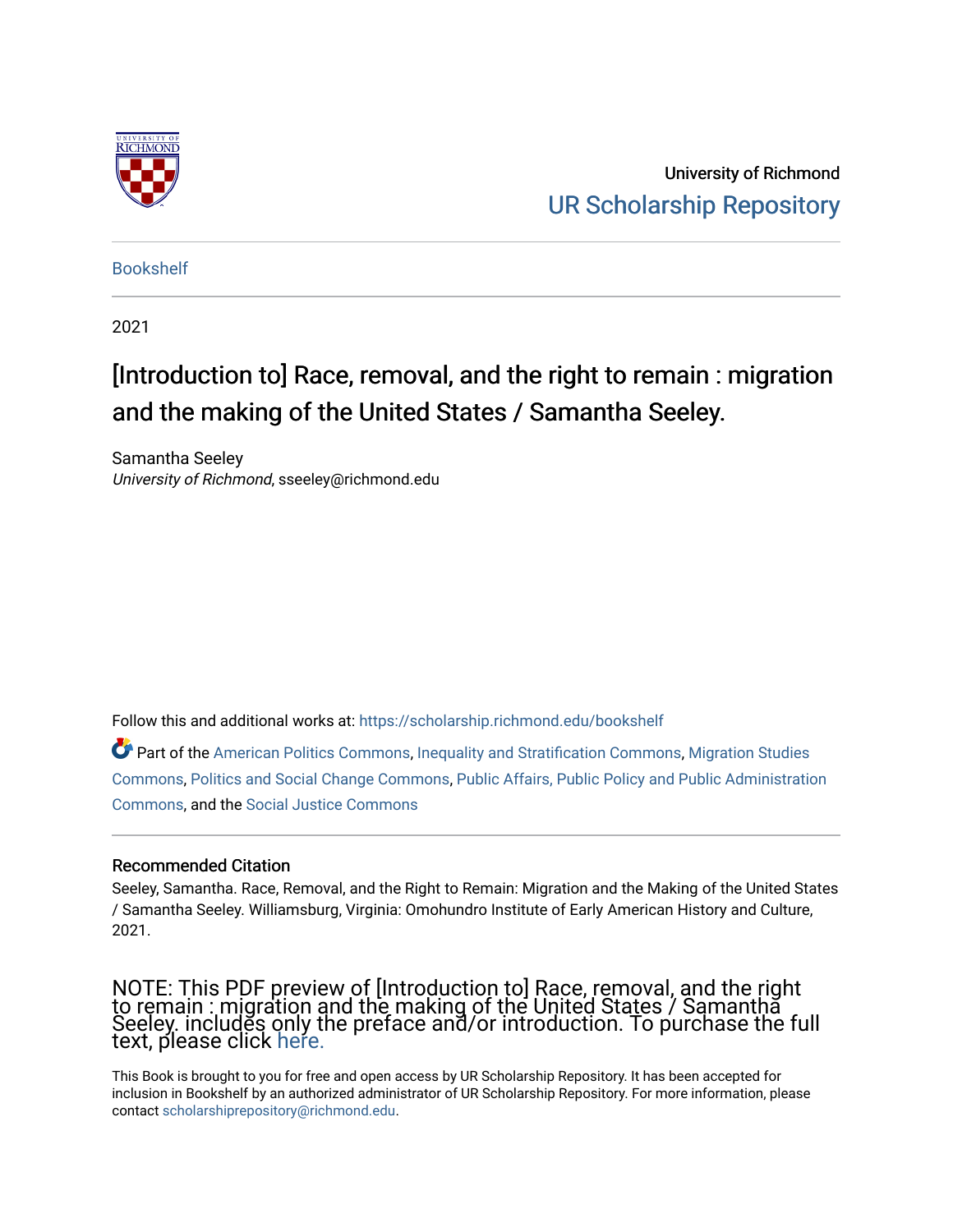

# **PROJECT MUSE®**

### Race, Removal, and the Right to Remain

Seeley, Samantha

Published by The University of North Carolina Press

Seeley, Samantha.

Race, Removal, and the Right to Remain: Migration and the Making of the United States. The University of North Carolina Press, 2021. Project MUSE. muse.jhu.edu/book/855[20.](https://muse.jhu.edu)



◆ For additional information about this book <https://muse.jhu.edu/book/85520>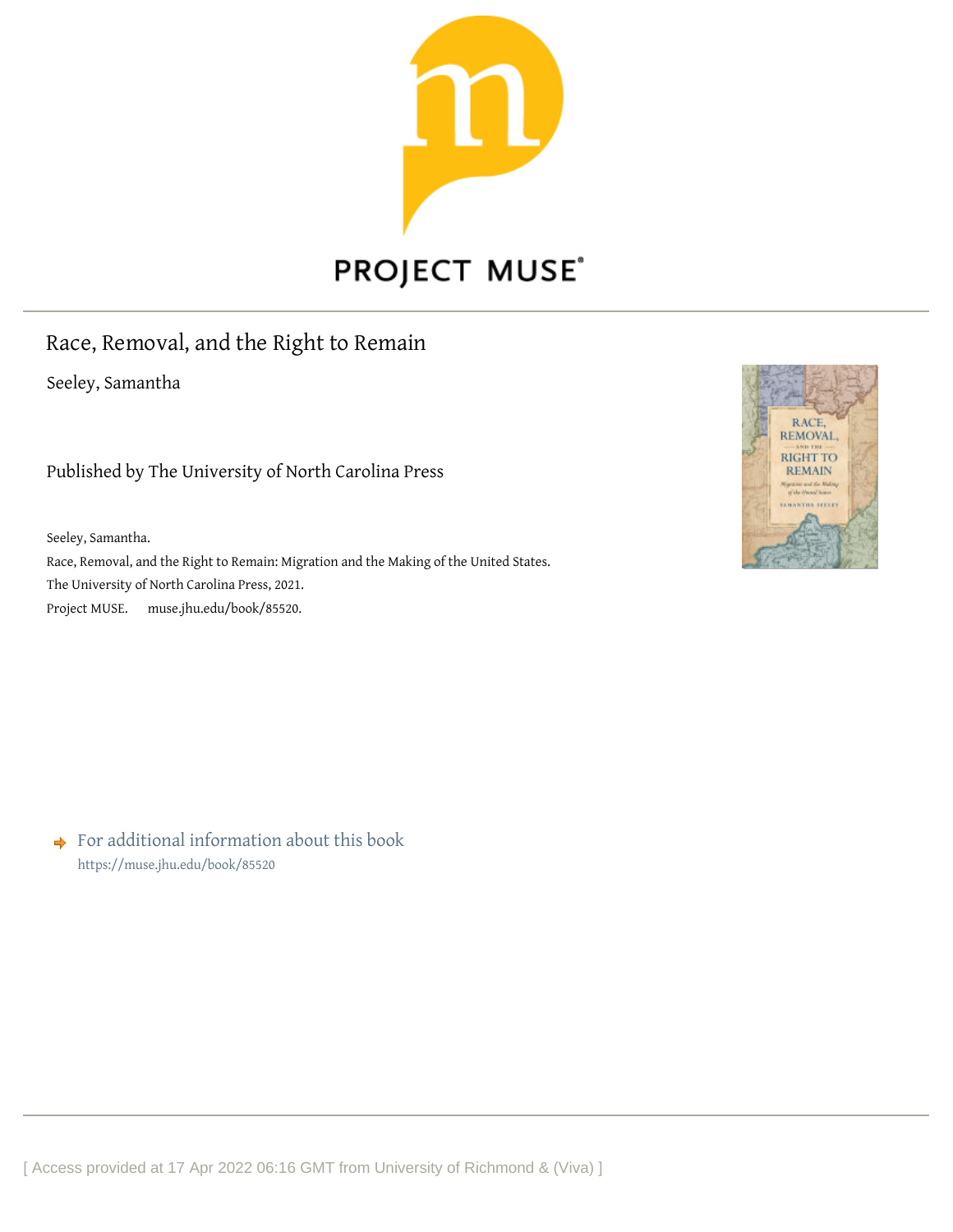### [Introduction](#page--1-0)

Free movement looms large as the defining story of the early national United States. Thousands of people took to the roads after the American Revolution to claim North American lands as their own or to seek out new opportu tional United States. Thousands of people took to the roads after the American Revolution to claim North American lands as their own or to seek out new opportunities in the nation's growing cities and towns. The story of migrants and immigrants on the move is part of the fabric of U.S. history. The idea of free movement has informed national myths and national policy. Yet many eastern North Americans experienced the early national period, not as one of free movement, but of removal.

This was true for Shawnee leader Kekewepellethe, who in 1786 summarized Shawnee opposition to U.S. demands for Native land, telling federal representatives that "God gave us this country, we do not understand measuring out the lands, it is all ours." Federal and state governments pursued removal against Native people across the new nation, but they made a concerted effort to dispossess Indigenous people north of the Ohio River. In 1791, George Washington told Miami emissaries that if they did not agree to land cessions, "Your doom must be sealed forever."1

While Kekewepellethe negotiated with federal agents, the Free African Union Society of Providence, Rhode Island—an African American mutual aid society—followed news of Sierra Leone, a West African colony for emancipated refugees of the American Revolution organized by British abolitionists in 1787. Society members hoped that Sierra Leone might give them "a portion of Land and the right of Citizenship," both of which were "denied them in America." Even after members of the society lost interest in Sierra Leone in the 1790s, some white Americans continued to pursue colonization as a scheme to whiten the nation. By the turn of the nineteenth century, Virginia governor John Page pressed his state's legislature to sponsor a colonization plan or to give free African Americans "some inducement to

1. "Gen. Butler's Journal, Continued," Jan. 30, [1786], in Neville B. Craig, ed., *The Olden Time, a Monthly Publication ...*, II (Pittsburgh, Pa., 1848), 522 ("God"); "The Message of the President of the United States to the Miami Indians," Mar. 11, 1791, TPP, LX, 41 ("Your").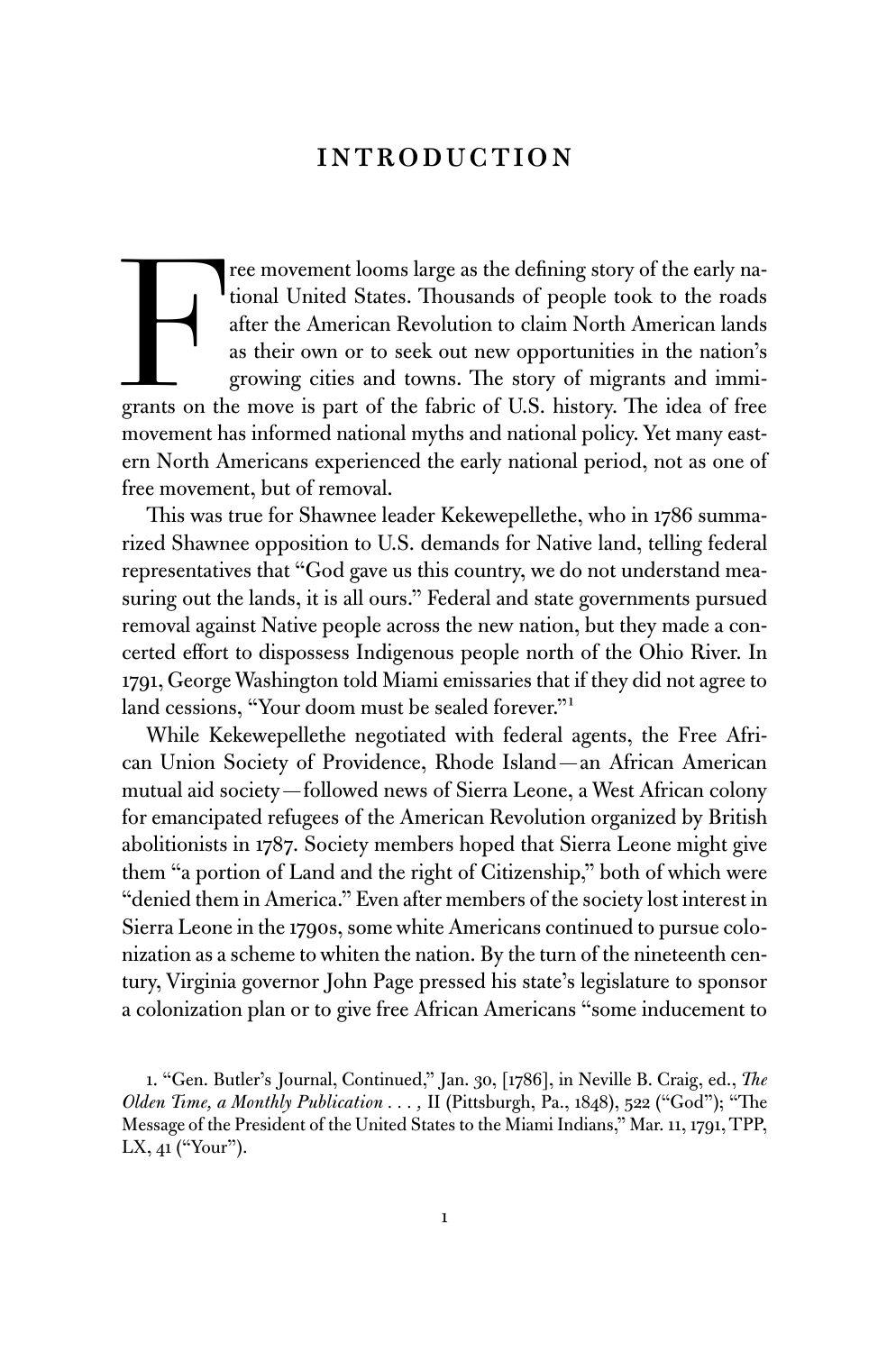leave the country." State legislatures across the South and the mid-Atlantic followed suit by making it difficult for free African Americans to live, work, or travel within and across state borders.<sup>2</sup>

Removal was one of the most enduring answers to social challenges in the Anglo-Atlantic world. It accompanied U.S. nation building. It took different forms—violent expulsion, voluntary departure, or coerced relocation. Legislators, reformers, intellectuals, and ordinary people proposed removal as a solution to the major debates of the post-Revolutionary period—debates over political disaffection, land hunger, war debts, and the limits of slavery, emancipation, and citizenship. Amid the upheavals of the late eighteenth century, eastern North America's diverse inhabitants were united in their determination to control territory and belonging by managing people and their movements. For the United States, that determination was particularly important. This book shows how, in the years after the American Revolution, the states and the federal government tried to exclude groups of people from the nation. Interrogating the roots of removal in the early United States recasts the story of the early Republic. Removal, as much as free migration, made the United States, by defining who should be part of it.<sup>3</sup>

The term *removal* is usually applied to the antebellum period. During Georgia's campaign to dispossess the Cherokees, the 1830 Indian Removal Act made the expulsion of eastern Native people beyond the Mississippi River federal policy. A little more than a decade earlier, southern slaveholders and northern reformers founded the American Colonization Society (ACS) to raise funds to send free Black men and women to a colony on the west coast of Africa called Liberia. More than ten thousand African Americans went to Liberia under the auspices of the ACS by force or by choice between 1820 and 1860. Eighty thousand Native Americans were displaced from their homelands east of the Mississippi River in the same

2. Zachary Macaulay to the Honorable the Chairman and Directors of the Sierra Leone Company, Jan. 31, 1795, CO 268/5/16, TNA ("portion"); John Page to the Speaker of the House of Delegates, Dec. 10, 1805, OSEC, box 9, folder 34 ("some inducement").

3. For the entire early national era as one of removal, see James H. Merrell, "American Nations, Old and New: Reflections on Indians and the Early Republic," in Frederick E. Hoxie, Ronald Hoffman, and Peter J. Albert, eds., *Native Americans and the Early Republic* (Charlottesville, Va., 1999), 350–353; Stuart Banner, *How the Indians Lost Their Land: Law and Power on the Frontier* (Cambridge, Mass., 2007), 191–192; Nicholas Guyatt, *Bind Us Apart: How Enlightened Americans Invented Racial Segregation* (New York, 2016); John P. Bowes, *Land Too Good for Indians: Northern Indian Removal* (Norman, Okla., 2016), 4, 8–9, 17.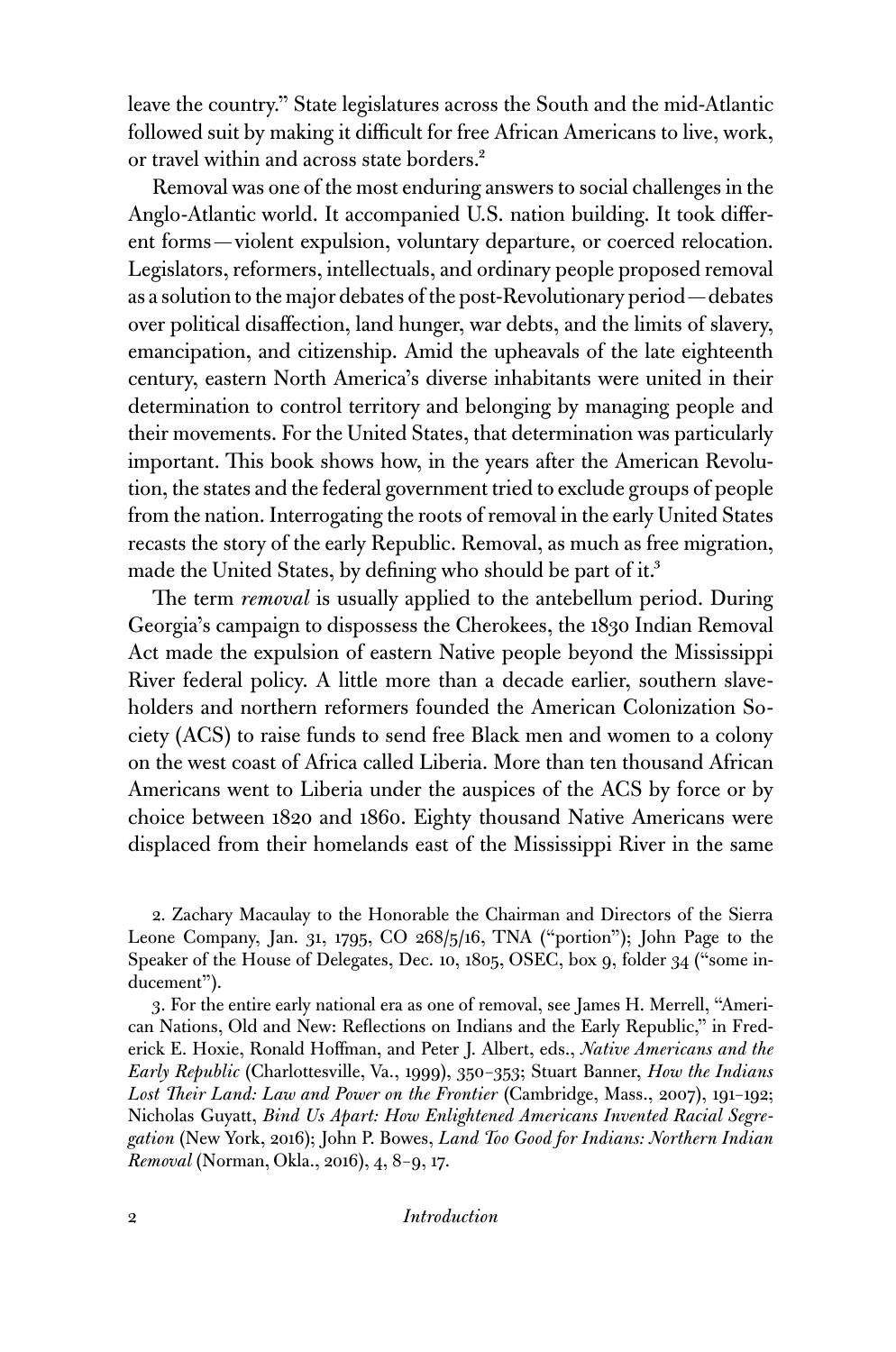period. These familiar experiences of expulsion did not emerge suddenly in the 1820s and 1830s. Such projects proceeded rapidly and with devastating effects because they had been tried in more diffuse ways for decades beforehand. Different plans had long urged the removal of both Native Americans and African Americans from the states and the nation. Those plans were important to the formation of the United States from its inception.4

This book follows early national removal policies outside the walls of the council house, the offices of the War Department, and the doors of the state legislatures into the communities and homes of everyday people. It presents the experiences of Native Americans and African Americans in parallel to show how white Americans used exclusion to shape the racial geography of the nation. Connecting Native American and African American history also reveals that Indigenous and Black people were decisive participants in determining what kind of nation the United States would become. They shifted policy with their actions—by petitioning, going to court, cultivating new alliances and patrons, or waging war. Even individual choices to move or remain underscored the tenuousness of federal and state efforts to remove people from their homes or homelands. Free African Americans and Native Americans were "founding critics" of the nation who pushed back against removal as an idea and as policy. Most important, they pressed for the right to remain in place, arguing that a permanent home lay at the crux of freedom or sovereignty. Their responses helped to define both removal policy and the membership and borders of the nation itself.<sup>5</sup>

In 1785, a white migrant named John Emerson crossed north of the Ohio River and pinned a manifesto to a tree declaring that "all mankind agreeable to every constitution formed in America have an undoubted right to pass into any vacant country." Emerson celebrated his ability to go into "vacant country" and to take it for himself. He called on a "right to pass," invoking a long-standing Anglo-American tradition celebrated by seventeenth- and eighteenth-century writers of proclaiming one's rights in order to protect them. In the decades after the Revolution, migrants like Emerson believed

4. Eric Burin, *Slavery and the Peculiar Solution: A History of the American Colonization Society* (Gainesville, Fla., 2005), 170; Sean Wilentz, *The Rise of American Democracy: Jefferson to Lincoln* (New York, 2006), 425; Claudio Saunt, *Unworthy Republic: The Dispossession of Native Americans and the Road to Indian Territory* (New York, 2020), 42, 81.

5. For "founding critics," see Manisha Sinha, *The Slave's Cause: A History of Abolition* (New Haven, Conn., 2016), 131.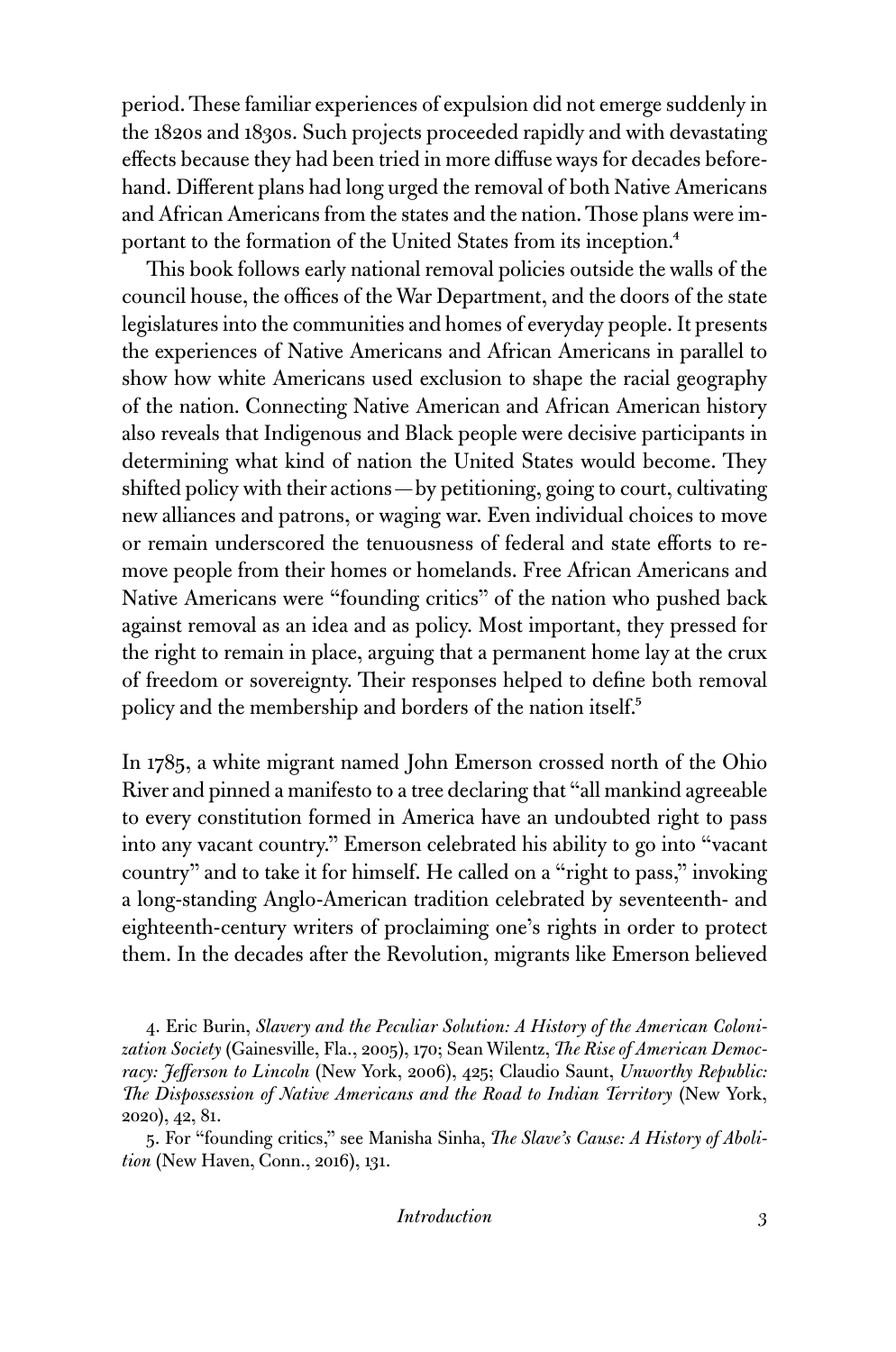that free movement and access to Native lands were just rewards for a long and difficult war.<sup>6</sup>

Roads filled with people who turned their backs on the Atlantic and headed for the Appalachian Mountains were the wonder and pride of early national writers. Both foreign and domestic observers saw American migration as exceptional, likening it to "a species of mania" and a force of nature. Migrants were "Kentucky mad," wrote Baptist minister Morgan John Rhees. In 1782, French-born New Yorker J. Hector St. John de Crèvecoeur marveled at the extraordinary movement of Americans and "the boldness the undiffidence with which these new settlers scatter themselves, here and there in the bosom of such an extensive country, without even a previous path to direct their steps." Fifty years later, Alexis de Tocqueville could still wonder at "the avidity with which the American" moved west. "Ahead of him lies a continent virtually without limit, yet he seems already afraid that room may run out, and makes haste lest he arrive too late." The "spirit of emigration" that drove population growth seemed vital to U.S. nationalism.<sup>7</sup>

Migration is essential to understanding the early United States, though not in the way that Crèvecoeur or Tocqueville imagined it. Over the past fifty years, historians have asked readers to look east from the interior of North America to understand Euro-American migration as an invasion of Native homelands. They have reinterpreted the colonial period from the perspective of the enslaved, highlighting the experience of the Middle Passage for African captives and the scale of Native American bondage. They have shown how coverture limited women's property rights and thus also their ability to control where and when they moved. Forced migrants con-

6. John Emerson, "Advertisement," Mar. 12, 1785, JHP, II (quotations). For a discussion of popular rights traditions, see Hannah Weiss Muller, *Subjects and Sovereign: Bonds of Belonging in the Eighteenth-Century British Empire* (New York, 2017), 46–79.

7. John T. Griffith, *Rev. Morgan John Rhys, "The Welsh Baptist Hero of Civil and Religious Liberty of the 18th Century"* (Lansford, Pa., 1899), 115 ("species"); Morgan John Rhees, "Diary of Tour of United States," "Original Diary," Aug. 4, 1795, Morgan J. Rhees Papers, box 1, Rare Book and Manuscript Library, Columbia University, New York ("Kentucky mad"); J. Hector St. John de Crèvecoeur, *Letters from an American Farmer and Other Essays,* ed. Dennis D. Moore (Cambridge, Mass., 2013), 262 ("boldness"); Alexis de Tocqueville, *Democracy in America,* trans. Arthur Goldhammer (New York, 2004), 326 ("avidity"); Arthur St. Clair to John Jay, Dec. 13, 1788, ASCP, box 2, folder 6 ("spirit"). Scholars who have also emphasized the restlessness of Americans include Daniel J. Boorstin, *The Americans: The National Experience* (New York, 1965), 49–112; Robert H. Wiebe, *The Opening of American Society: From the Adoption of the Constitution to the Eve of Disunion* (New York, 1984), 147, 324–327, 330; Bernard Bailyn, *Voyagers to the West: A Passage in the Peopling of America on the Eve of the Revolution* (New York, 1986).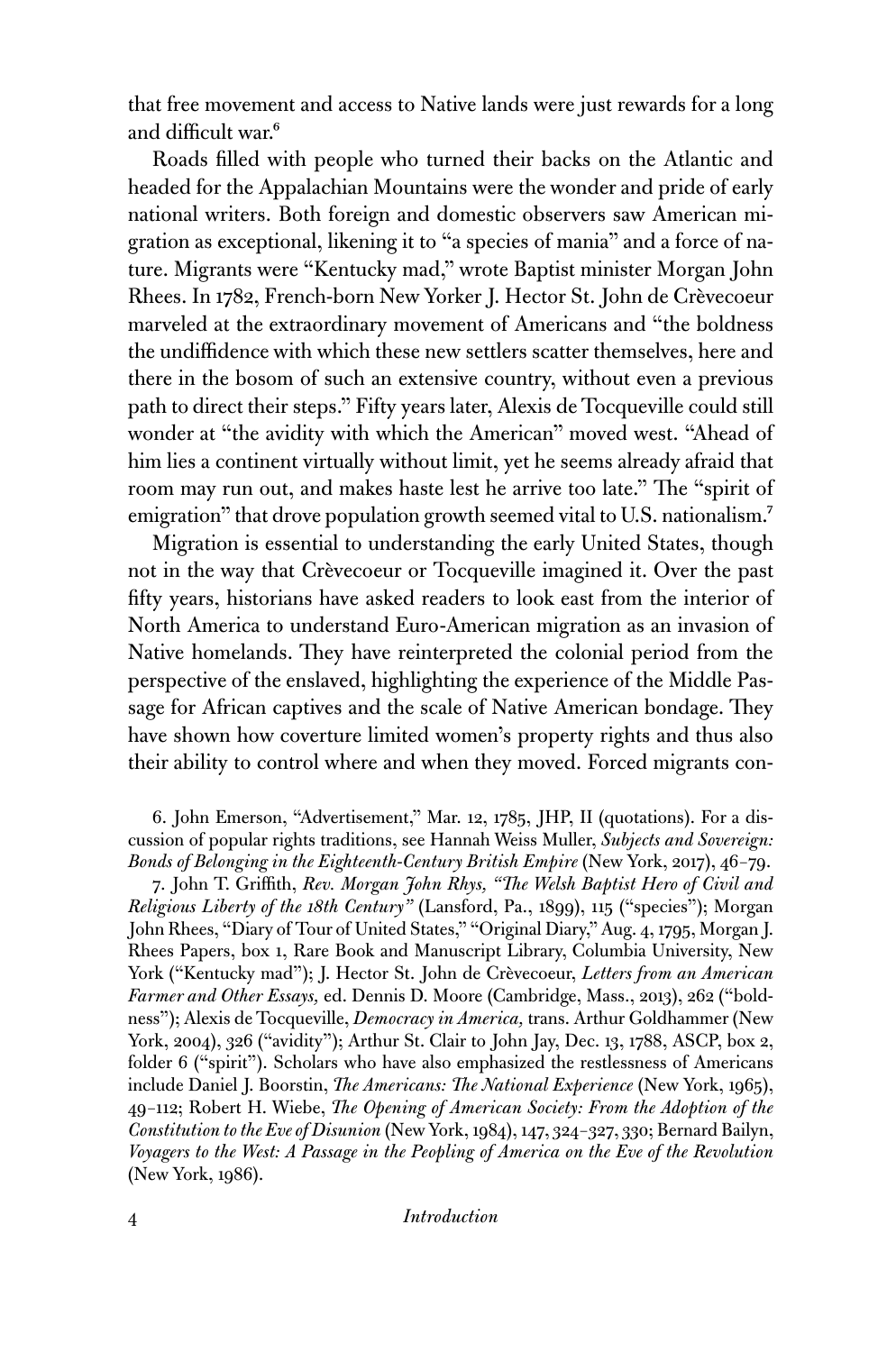nected the Atlantic world, planted the North American colonies, and built the United States. Whether historians have interpreted movement as free or forced, it has always been at the center of U.S. history.<sup>8</sup>

Migration was not spontaneous. The federal government and the states shaped and encouraged it. Veterans of the American Revolution saw unchecked movement as the spoils of war because the states recruited them into military service by promising enlistment bounties paid in land. Northern legislatures limited free African American migration by threatening to arrest and exile those who crossed state lines. Speculators became rich buying up lands in the trans-Appalachian West because they kept company with powerful men in government who speculated themselves.

Men and women who moved tore the bonds of family to threads and pulled at the fabric of the communities they left behind. They transformed the map of the nation with every road traveled. Within seven years of the ratification of the Constitution, thousands of enslaved and free people had laid out three new states—Vermont, Kentucky, and Tennessee—on Abenaki, Shawnee, Cherokee, and Chickasaw homelands. By the 1830s, the number of "slave" and "free" states in the union had doubled from thirteen to twenty-six. That doubling was the result of choices made by individuals

8. For "facing east," see Daniel K. Richter, *Facing East from Indian Country: A Native History of Early America* (Cambridge, Mass., 2003). For invasion, see, for example, Jean M. O'Brien, *Dispossession by Degrees: Indian Land and Identity in Natick, Massachusetts, 1650–1790* (Lincoln, Neb., 2003); Alan Taylor, *The Divided Ground: Indians, Settlers, and the Northern Borderland of the American Revolution* (New York, 2006); Banner, *How the Indians Lost Their Land;* Susan Sleeper-Smith, *Indigenous Prosperity and American Conquest: Indian Women of the Ohio River Valley, 1690–1792* (Williamsburg, Va., and Chapel Hill, N.C., 2018). For the Middle Passage, see, for example, Alexander X. Byrd, *Captives and Voyagers: Black Migrants across the Eighteenth-Century British Atlantic World* (Baton Rouge, La., 2008); Marcus Rediker, *The Slave Ship: A Human History* (New York, 2007); Stephanie E. Smallwood, *Saltwater Slavery: A Middle Passage from Africa to American Diaspora* (Cambridge, Mass., 2008); Sowande' M. Mustakeem, *Slavery at Sea: Terror, Sex, and Sickness in the Middle Passage* (Urbana, Ill., 2016). For Native slavery, see, for example, James F. Brooks, *Captives and Cousins: Slavery, Kinship, and Community in the Southwest Borderlands* (Williamsburg, Va., and Chapel Hill, N.C., 2002); Alan Gallay, *The Indian Slave Trade: The Rise of the English Empire in the American South, 1670–1717* (New Haven, Conn., 2003); Christina Snyder, *Slavery in Indian Country: The Changing Face of Captivity in Early America* (Cambridge, Mass., 2010); Brett Rushforth, *Bonds of Alliance: Indigenous and Atlantic Slaveries in New France* (Williamsburg, Va., and Chapel Hill, N.C., 2014); Andrés Reséndez, *The Other Slavery; The Uncovered Story of Indian Enslavement in America* (New York, 2016). For coverture, see, for example, Marylynn Salmon, *Women and the Law of Property in Early America* (Chapel Hill, N.C., 1989); Linda K. Kerber, *No Constitutional Right to Be Ladies: Women and the Obligations of Citizenship* (New York, 1998), 3–46.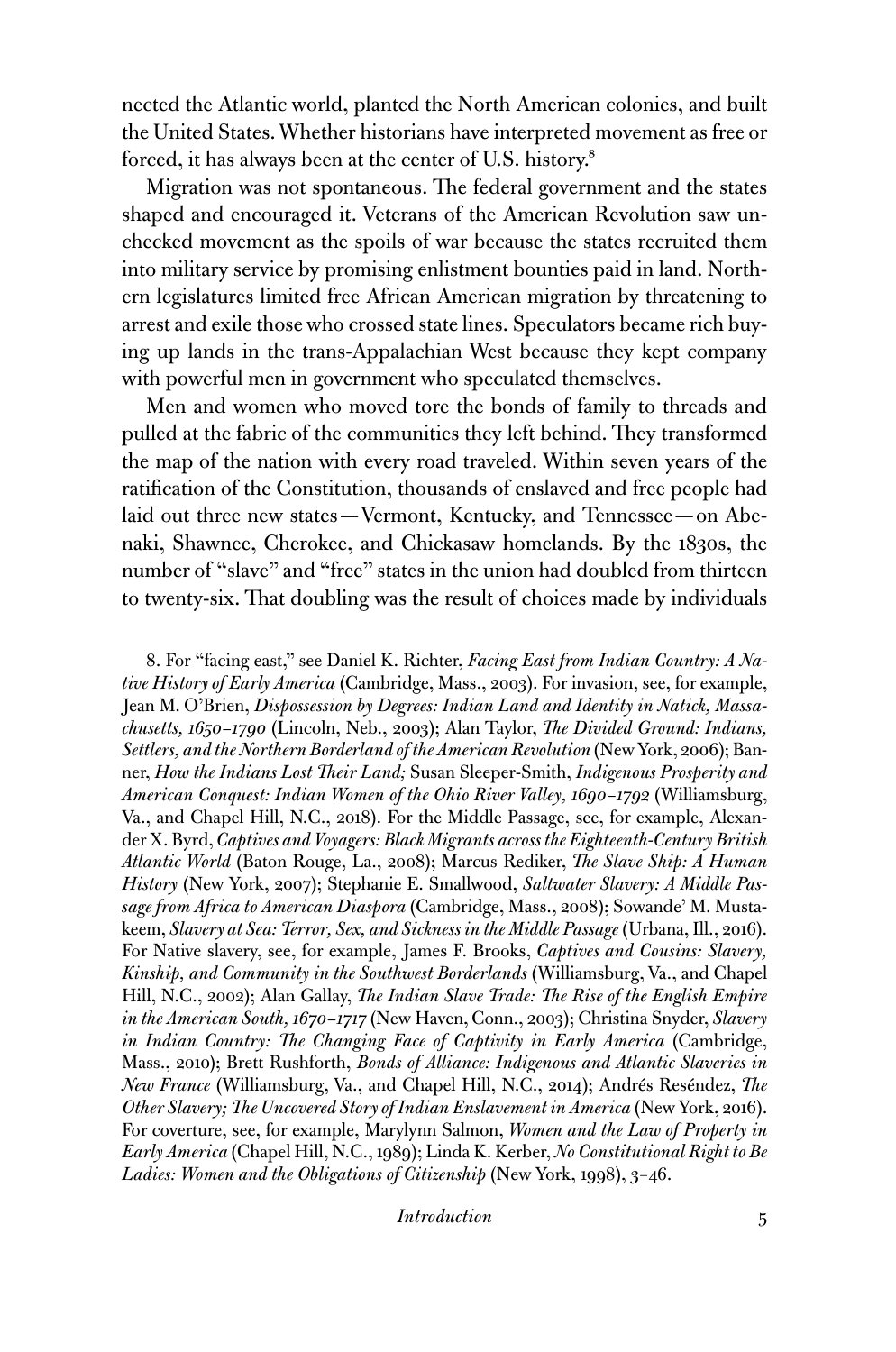and early national governments to promote the free migration of some over others. Movement was not a given but a problem at the root of heated lateeighteenth-century debates about what kind of nation the United States might become.<sup>9</sup>

Removal was the foundation for the spirit of enterprise that laid out these new states and that was celebrated by eighteenth-century observers. It was rooted in early modern debates over the management of people. All sovereign people used their power to move others in order to assert their claims to territory or jurisdiction. The seventeenth-century Powhatan Confederacy, for example, dispersed people to identify insiders and outsiders, as did the Iroquois Confederacy. In the British Empire, managing people through removal was the king's prerogative. Seventeenth-century English monarchs and their ministers believed that the transportation of large groups of people to new places would reform convicts, suppress rebellion, support claims to territory, and ameliorate poverty. The king deported those who were convicted of crimes to the North American colonies and banished people who were potential enemies of the state. At the local level, Elizabethan poor laws gave localities the power to warn out indigent people and send them back to the place of their birth for poor support. These British precedents became the foundation for removal projects in the early United States.<sup>10</sup>

After the American Revolution, removal informed critical conversations about the formation of the United States at the highest levels of government and in the halls of local town councils and courts. When state statutes, local committees, and individual citizens legally banished or compelled the departure of sixty thousand loyalists during the war, citizens of the Republic were claiming what had been the king's prerogative—the power to remove people. White Americans turned to removal as a tool of postwar reconstruction as well. Because republican political power was derived from

9. Merrell, "American Nations, Old and New," in Hoxie, Hoffman, and Albert, eds., *Native Americans and the Early Republic,* 350.

10. Gwenda Morgan and Peter Rushton, *Eighteenth-Century Criminal Transportation: The Formation of the Criminal Atlantic* (New York, 2004); Christopher Tomlins, *Freedom Bound: Law, Labor, and Civic Identity in Colonizing English America, 1580–1865* (New York, 2010), 21–92. On the poor laws, see Ruth Wallis Herndon, *Unwelcome Americans: Living on the Margin in Early New England* (Philadelphia, 2001); Cornelia H. Dayton and Sharon V. Salinger, *Robert Love's Warnings: Searching for Strangers in Colonial Boston* (Philadelphia, 2017); Hidetaka Hirota, *Expelling the Poor: Atlantic Seaboard States and the Nineteenth-Century Origins of American Immigration Policy* (New York, 2017); Kristin O'Brassill-Kulfan,*Vagrants and Vagabonds: Poverty and Mobility in the Early American Republic* (New York, 2019).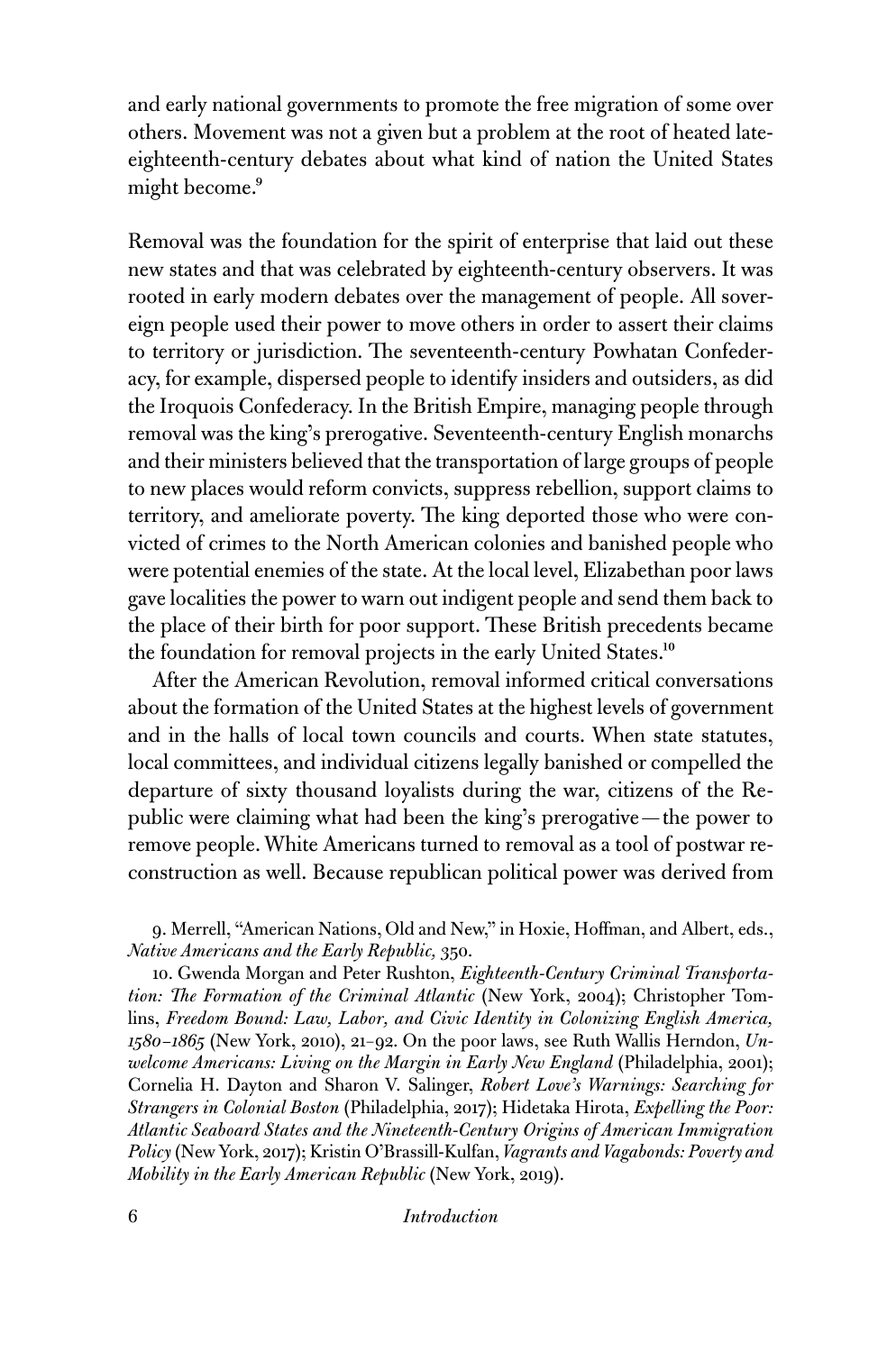*the people,* population formed the basis for representation, statehood, and political power. At the center of early national politics, then, was the question of who *the people* actually were. The departure of loyalists fostered the sense that those who remained supported the union. But the stories that white Americans used to garner support for the Revolution between 1776 and 1783—tales of Native violence and slave revolt—lingered and tested that notion of unanimity. Many early national writers saw removal as necessary to the republic based on whiteness that they wished to create. Removal could redraw belonging, excluding some people from their homelands or preempting claims to a permanent home based on race. These proposals were a means of working out who could be a member of the new nation.<sup>11</sup>

In the early national period, *removal* was a capacious term. People used it to refer to freely chosen movement from one town or county to another as in, "I removed from Baltimore to New York." By the 1830s, removal was a gloss. In some cases, it meant deportation or expulsion. In others, it described what we might now call elimination or genocide. Removal as "selfdeportation" was ubiquitous, too. Poor laws or restrictive settlement statutes did not always specify the mechanisms by which persons should leave. Rather, such legislation presumed they would remove themselves from territories or states through coercion. Many people—Irish immigrants, political dissidents prosecuted under the Alien and Sedition Acts, white squatters on federal lands, and Mormons—experienced some kind of forced relocation in the early Republic. All the same, state and federal officials most often directed removal toward free African Americans and Native Americans. They used it to draw the limits of belonging based on race. In the case of African Americans and Native Americans, removal's multiple meanings were intentional. As much as state or federal officials pursued removal, they also papered over its violence by calling it a benevolent project to protect free African Americans and Indigenous people from white Americans. Re-

11. Maya Jasanoff, *Liberty's Exiles: American Loyalists in the Revolutionary World* (New York, 2011), 357. For the myth of unanimity, see Douglas Bradburn, *The Citizenship Revolution: Politics and the Creation of the American Union, 1774–1804* (Charlottesville, Va., 2009), 58. For race and testing that myth, see Peter Silver, *Our Savage Neighbors: How Indian War Transformed Early America* (New York, 2009); Alan Taylor, *The Internal Enemy: Slavery and War in Virginia, 1772–1832* (New York, 2014); Robert G. Parkinson, *The Common Cause: Creating Race and Nation in the American Revolution* (Williamsburg, Va., and Chapel Hill, N.C., 2016). For race making, see Nancy Shoemaker, "How Indians Got to Be Red," *American Historical Review,* CII (1997), 625– 644; James Sidbury, *Becoming African in America: Race and Nation in the Early Black Atlantic* (New York, 2007); John Wood Sweet, *Bodies Politic: Negotiating Race in the American North, 1730–1830* (Philadelphia, 2006).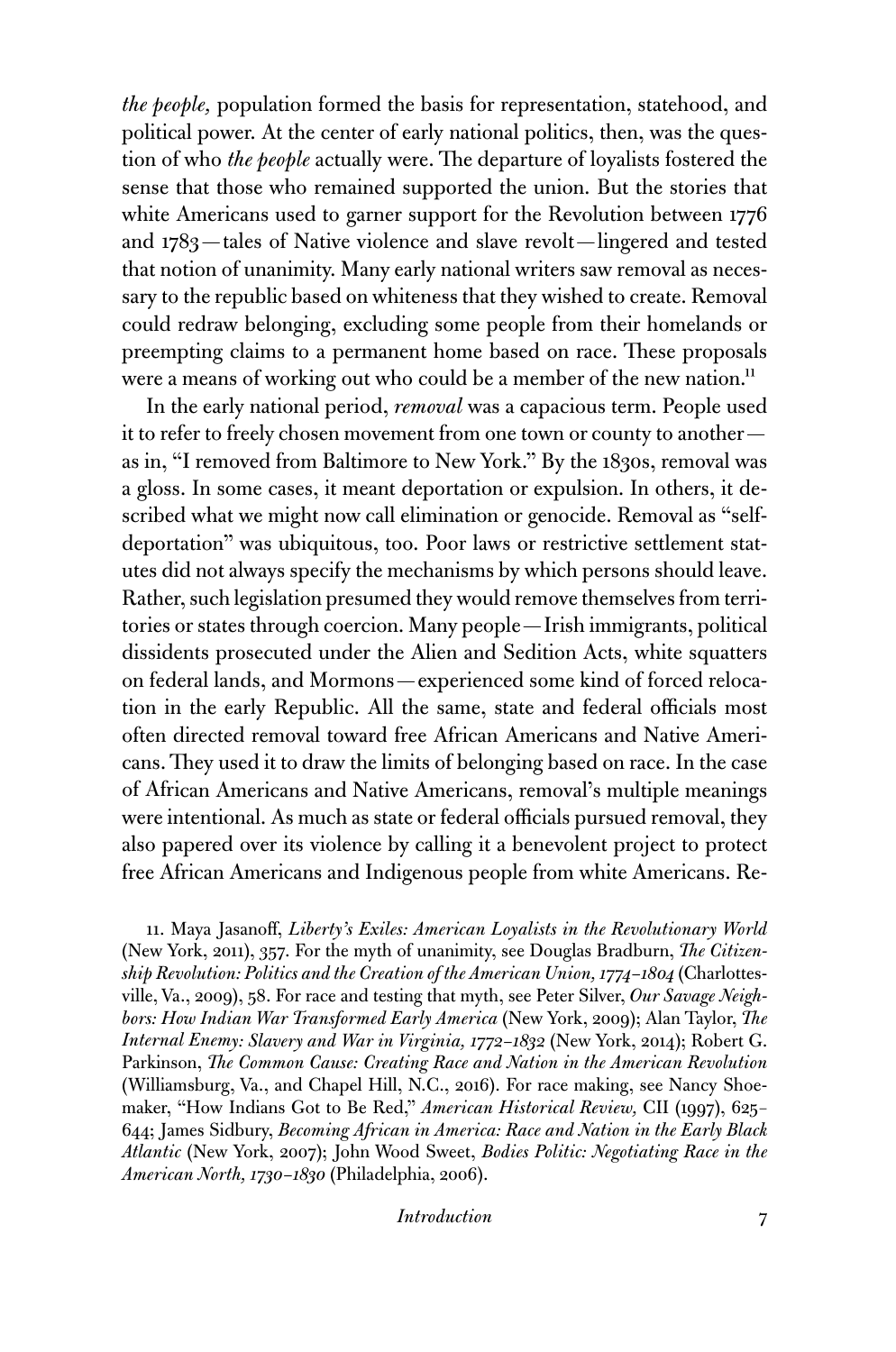moval's broad tent hid its devastation. The purposeful occlusions and multiple meanings of the term are the subject of this book.<sup>12</sup>

Early national federal and state officials who debated the strength of Native nations had removal in mind. When the Revolution ended, U.S. officials reimagined Native lands in the West as a fund to pay the new nation's war debts. Along with speculators, migrants, and geographers, they hoped to replace eastern Native people with white families. To settle the new territories they claimed after independence, white Americans also had to "unsettle" them. The men at the helm of early federal Indian policy declared that removal was inevitable. But what they called unavoidable was the product of their own policies. In their reports, they scratched out plans—military campaigns, "civilization" plans, broken treaties—that made removal a fait accompli. Decades before Andrew Jackson's Indian Removal Act, Thomas Jefferson and then James Monroe pressured Native Americans east of the Mississippi River to exchange their lands for those west of it while state and territorial governments worked assiduously to do the same.<sup>13</sup>

Beginning in the 1770s, writers from New England to Virginia intertwined removal with debates about gradual emancipation and Black citizenship. Enslavers in the upper South hoped to exile a growing number of free African Americans whom they feared would challenge slavery. Mid-Atlantic Quakers embraced colonization because they thought it might bring about

12. On "self-deportation," see K-Sue Park, "Self-Deportation Nation," *Harvard Law Review,* CXXXII (2019), 1878–1941. I occasionally lean on terms such as *banishment* or *exile* or *expulsion* to illuminate the meaning of *removal* in its diverse contexts. On the inadequacy of the term *removal,* see Scott Richard Lyons, *X-Marks: Native Signatures of Assent* (Minneapolis, Minn., 2010), 8; Saunt, *Unworthy Republic,* xii–xiv. On genocide and elimination, see Patrick Wolfe, "Settler Colonialism and the Elimination of the Native," *Journal of Genocide Research,* VIII (2006), 387–409; Benjamin Madley, *An American Genocide: The United States and the California Indian Catastrophe* (New Haven, Conn., 2017); Jeffrey Ostler, *Surviving Genocide: Native Nations and the United States from the American Revolution to Bleeding Kansas* (New Haven, Conn., 2019). For benevolence, see Nicholas Guyatt, " 'The Outskirts of Our Happiness': Race and the Lure of Colonization in the Early Republic," *Journal of American History,* XCV (2009), esp. 987–988; Susan M. Ryan, *The Grammar of Good Intentions: Race and the Antebellum Culture of Benevolence* (Ithaca, N.Y., 2003), 14–16; Bruce Dorsey, *Reforming Men and Women: Gender in the Antebellum City* (Ithaca, N.Y., 2002), 76–79.

13. Rob Harper, *Unsettling the West: Violence and State Building in the Ohio Valley* (Philadelphia, 2018); Andrew Lipman, *The Saltwater Frontier: Indians and the Contest for the American Coast* (New Haven, Conn., 2018), 5; James P. Ronda, " 'We Have a Country': Race, Geography, and the Invention of Indian Territory," *Journal of the Early Republic,* XIX (1999), 739–755. For an overview of early national Indian policy, see David Andrew Nichols, *Red Gentlemen and White Savages: Indians, Federalists, and the Search for Order on the American Frontier* (Charlottesville, Va., 2008).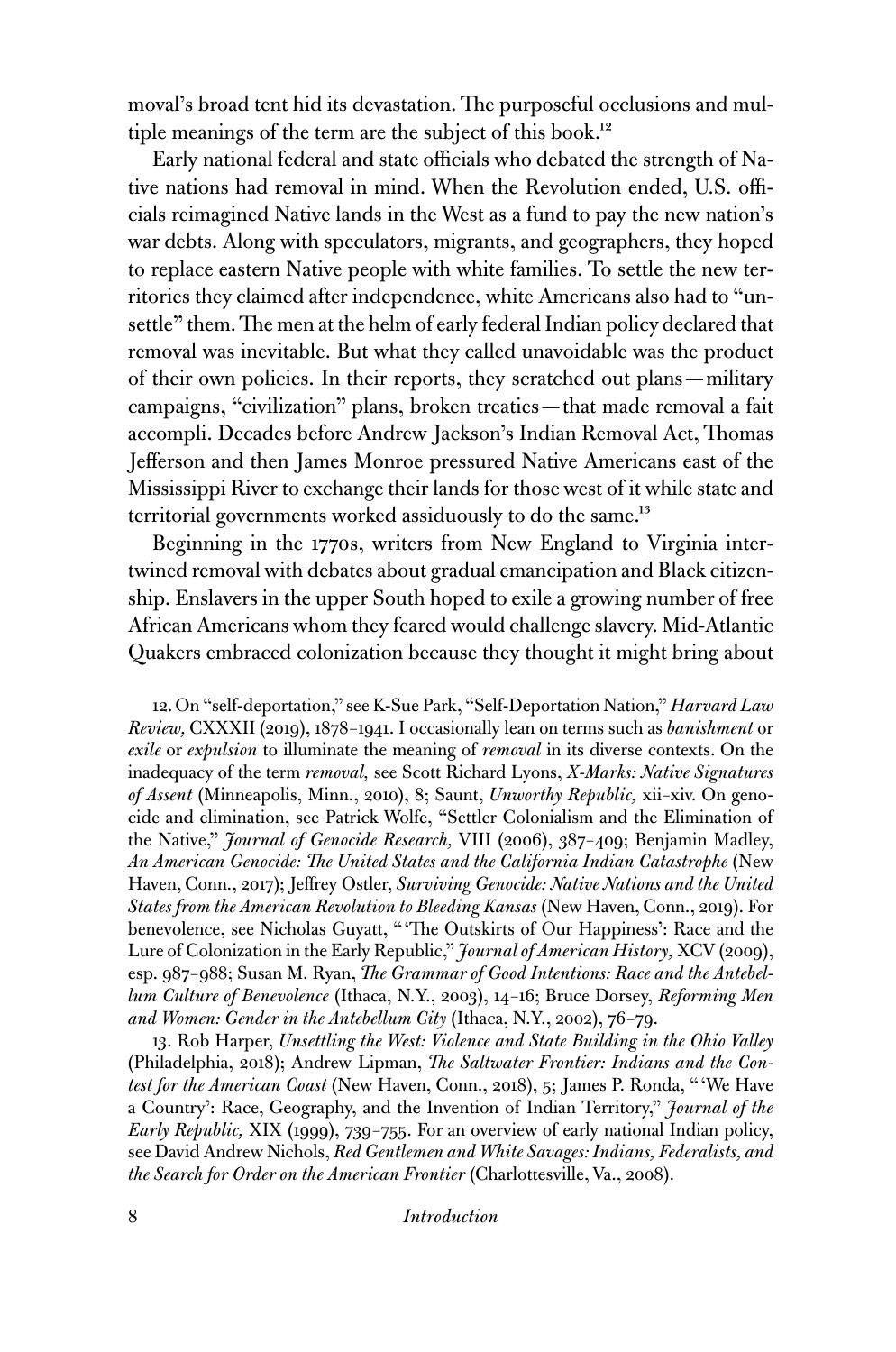gradual emancipation. Meanwhile, African American emigrationists believed that a venture they controlled themselves could deliver independence and economic prosperity at a moment when both were uncertain. They partnered with white ministers in New England who saw colonization as a missionary movement aimed at West Africans. Depending on who controlled the venture, removal could symbolize exclusion or political autonomy.<sup>14</sup>

There were substantive differences between Native American and African American experiences of removal. North Americans understood the circumstances of free Black and Native peoples to be distinct from one another. Consequently, the underpinnings of exclusion varied for both. Federal and state officials used removal to expropriate Native territory. By contrast, colonizationists planned to remove free African Americans to preserve slavery and limit Black citizenship rights. Nevertheless, the plans echoed one another. For example, reformers and legislators hoped to send all removed people out of the nation with farm implements and spinning wheels, and Quakers sometimes worked in both fields simultaneously. Both efforts began from the presumption that Black and Indigenous people needed moral improvement and could not achieve it within the United States.<sup>15</sup>

When white Americans embraced removal, they were also debating the legal rights of free African Americans and chipping away at Native sovereignty. Removal was symptomatic of how, as Barbara Young Welke has written, "Legal exclusions marked borders of belonging within the territorial boundaries of the nation." Citizenship was ill-defined in the early national

14. For work on early colonization and emigration ideas in the United States before the ACS and its connections to Sierra Leone, see Peter S. Onuf, *Jefferson's Empire: The Language of American Nationhood* (Charlottesville, Va., 2000), 174–188; David Kazanjian, *The Colonizing Trick: National Culture and Imperial Citizenship in Early America* (Minneapolis, Minn., 2003), 89–138; Cassandra Pybus, *Epic Journeys of Freedom: Runaway Slaves of the American Revolution and Their Global Quest for Liberty* (Boston, 2006); Sidbury, *Becoming African in America,* 17–155; Byrd, *Captives and Voyagers,* 125– 244; Christopher Cameron, *To Plead Our Own Cause: African Americans in Massachusetts and the Making of the Antislavery Movement* (Kent, Ohio, 2014), 100–113; Christa Dierksheide, *Amelioration and Empire: Progress and Slavery in the Plantation Americas* (Charlottesville, Va., 2014), 25–66; Guyatt, *Bind Us Apart.*

15. Patrick Wolfe, "Land, Labor, and Difference: Elementary Structures of Race," *American Historical Review,* CVI (2001), 866–905. These substantive differences include the inherent sovereignty of Native people; see Kevin Bruyneel, *The Third Space of Sovereignty: The Postcolonial Politics of U.S.-Indigenous Relations* (Minneapolis, Minn., 2007). For two scholars who have examined the overlap between African American colonization and Indian removal, see Guyatt, *Bind Us Apart;* Ikuko Asaka, *Tropical Freedom: Climate, Settler Colonialism, and Black Exclusion in the Age of Emancipation* (Durham, N.C., 2017).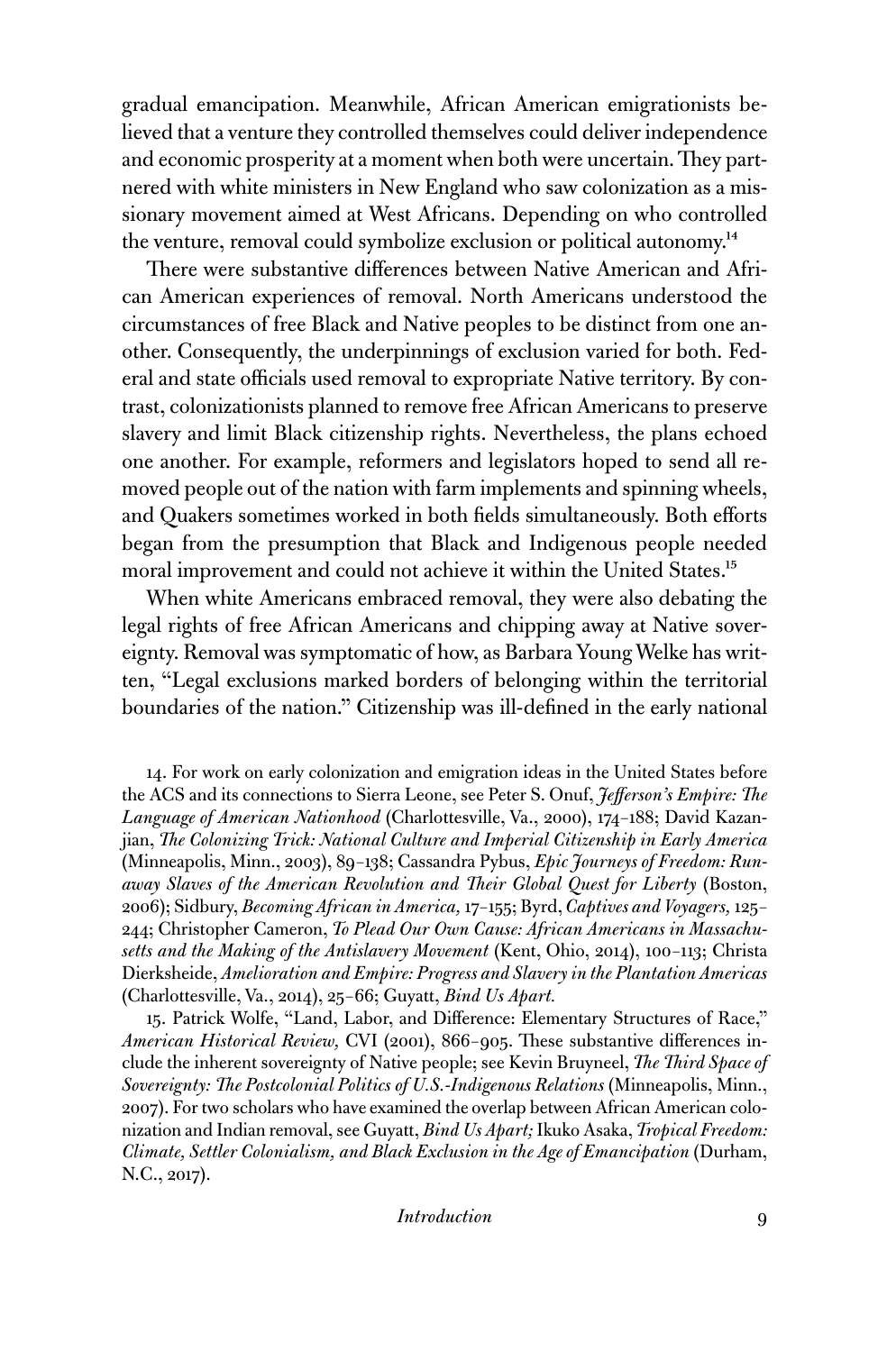period. Voting rights, property rights, and naturalization were controlled by the states and varied between them. When colonization's proponents argued that free African Americans should leave because they would never find equality within the union, they brought into sharp relief the limited set of rights available to free Black men and women at the state level in many places. Removal similarly revealed state and federal aspirations to dismantle Native sovereignty within the borders of the United States. When federal officials demanded that Native Americans dissolve tribal governments in return for citizenship, they held out dispossession as the alternative. States struggling to solidify their own jurisdiction similarly resisted overlapping and "tenacious pluaralities." As judges and legislators tried to redefine the status of tribal nations from sovereign powers to "domestic dependent nations" over the course of the early national period, removal made plain the stakes of the discussion. White Americans chose removal as one tool among many to cope with the precariousness of the new nation. They created a new racial geography in which Native Americans and African Americans only had rights in certain spaces.<sup>16</sup>

Removal projects appear totalizing when viewed from the desks of their most passionate advocates. As intellectuals and legislators observed the nation's rapid growth in the late eighteenth century, they hoped to manipulate the movements of abstract populations to strengthen the military and economic power of the states and territories. They wielded census data and maps to bring the nation into being from their offices and counting rooms. It was heady arithmetic.<sup>17</sup>

The view from the planner's desk is partial, however, and the arithmetic is deceiving. White Americans clamored for the idea of removal even though many of the proposals they put forward were impossible to enforce and

16. Barbara Young Welke, *Law and the Borders of Belonging in the Long Nineteenth Century United States* (New York, 2010), 181 ("Legal"); Lisa Ford, *Settler Sovereignty: Jurisdiction and Indigenous People in America and Australia, 1788–1836* (Cambridge, Mass., 2011), 3 ("tenacious"); Cherokee Nation vs. the State of Georgia, 30 U.S. (5 Pet.) 1 (1831) ("domestic"); Deborah A. Rosen, *American Indians and State Law: Sovereignty, Race, and Citizenship, 1790–1880* (Lincoln, Neb., 2009). For racial geography, see Marilyn Lake and Henry Reynolds, *Drawing the Global Colour Line: White Men's Countries and the International Challenge of Racial Equality* (Cambridge, 2008); Welke, *Law and the Borders of Belonging,* 26.

17. On population, state making, and ordering people, see James C. Scott, *Seeing Like a State: How Certain Schemes to Improve the Human Condition Have Failed* (New Haven, Conn., 1998); Ford, *Settler Sovereignty,* 1; Caroline Winterer, *American Enlightenments: Pursuing Happiness in the Age of Reason* (New Haven, Conn., 2016), 110–141.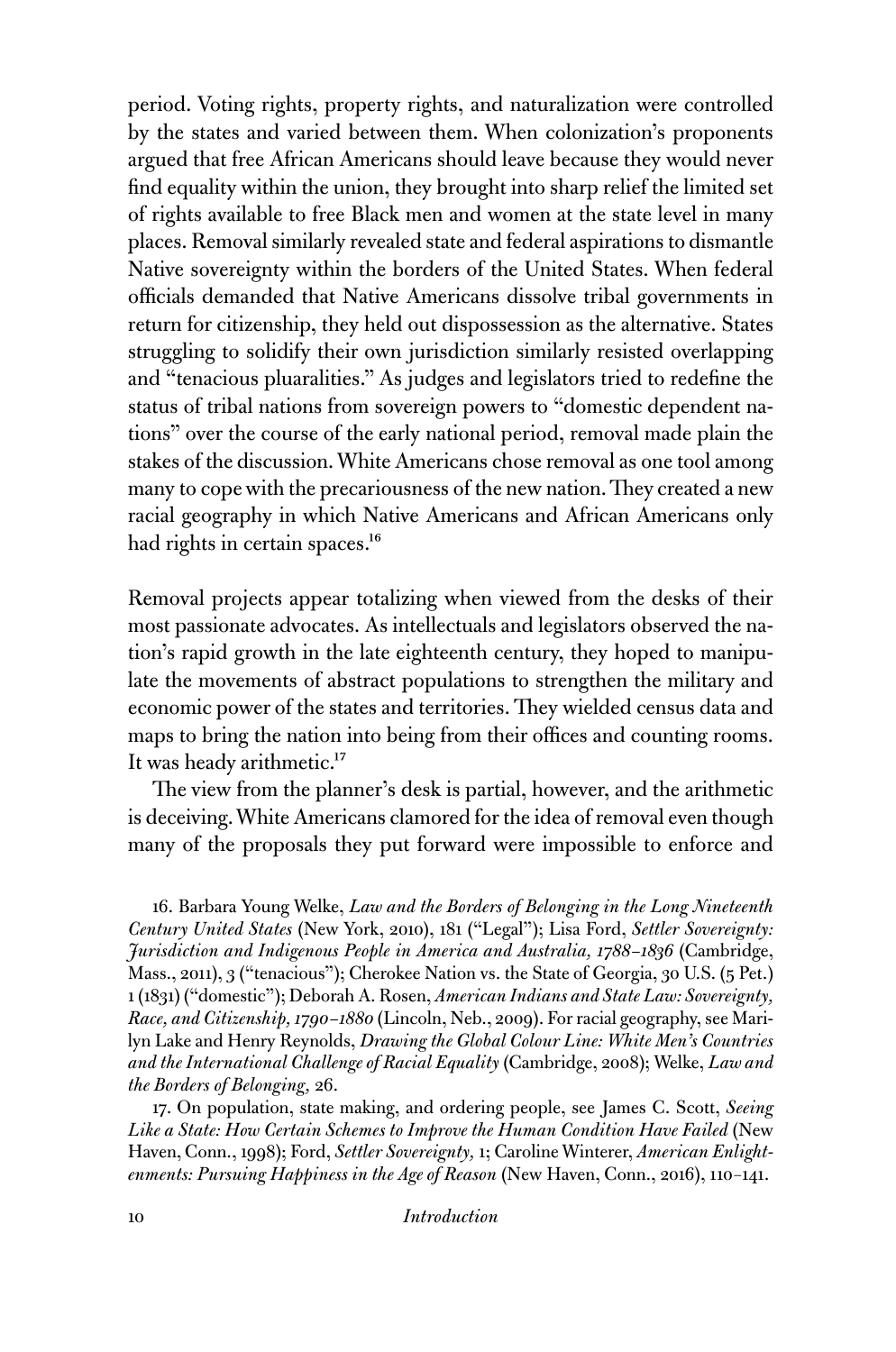often contradictory. State power was limited in the early national period. By the late nineteenth century, the growth of the federal government—with its powers of surveillance, immigration control, licensing, passports, and border agents—allowed American officials to impose removal at the federal level with a degree of efficiency that was unimaginable in the early national period. After the American Revolution, the new United States struggled to make its people legible. In practice, early American governments could not control what the English jurist William Blackstone in his 1765 *Commentaries on the Laws of England* had called "the power of loco-motion." Migrants crossed borders and squatted on lands without regard for laws intended to keep them out. Locomotion was "power" and thus a problem to be managed. Early Americans treated it as such.<sup>18</sup>

Nonetheless, state power was not nonexistent. It simply operated in ways we might not recognize today. It was "out of sight," carried out by federal officials and everday people who had no official role in government. This was particularly true in the trans-Appalachian region, where federal officials relied on white migrants to wage war on Native settlements or tasked individual go-betweens with brokering peace agreements. The example of the extraordinary efforts taken by the federal government to expel Indigenous people might have led eastern colonizationists to believe that their projects were also realistic. Early American governments already protected property (including property in enslaved people), and they had an exclusive right to coercive force. Could they not also regulate mobility and settlement?<sup>19</sup>

It would be easy to see Native Americans and African Americans as casualties of these visions, but that is only part of the story. They were not just can-

18. William Blackstone, *Commentaries on the Laws of England: A Facsimile of the First Edition of 1765–1769,* I, *Of the Rights of Persons* (Chicago, 1979), 130–133 (quotation, 130). For works that link Revolutionary-era removal and later histories of immigration, see Daniel Kanstroom, *Deportation Nation: Outsiders in American History* (Cambridge, Mass., 2007), ix–x; Kunal M. Parker, *Making Foreigners: Immigration and Citizenship Law in America, 1600–2000* (New York, 2015); Hirota, *Expelling the Poor;* Park, "Self-Deportation Nation," *Harvard Law Review,* CXXXII (2019), 1878–1941.

19. For work bringing the state back into the history of the early Republic, see, for example, Brian Balogh, *A Government Out of Sight: The Mystery of National Authority in Nineteenth-Century America* (New York, 2009); William J. Novak, "The Myth of the 'Weak' American State," *American Historical Review,* CXIII (2008), 752–772; Max M. Edling, *A Hercules in the Cradle: War, Money, and the American State, 1783–1867* (Chicago, 2014). A cohort of Ohio Valley historians have debated the extent to which the federal government exercised power and was responsible for violence there. See Eric Hinderaker, *Elusive Empires: Constructing Colonialism in the Ohio Valley, 1673–1800* (New York, 1999); Patrick Griffin, *American Leviathan: Empire, Nation, and Revolutionary Frontier* (New York, 2008); Harper, *Unsettling the West.*

*Introduction* 11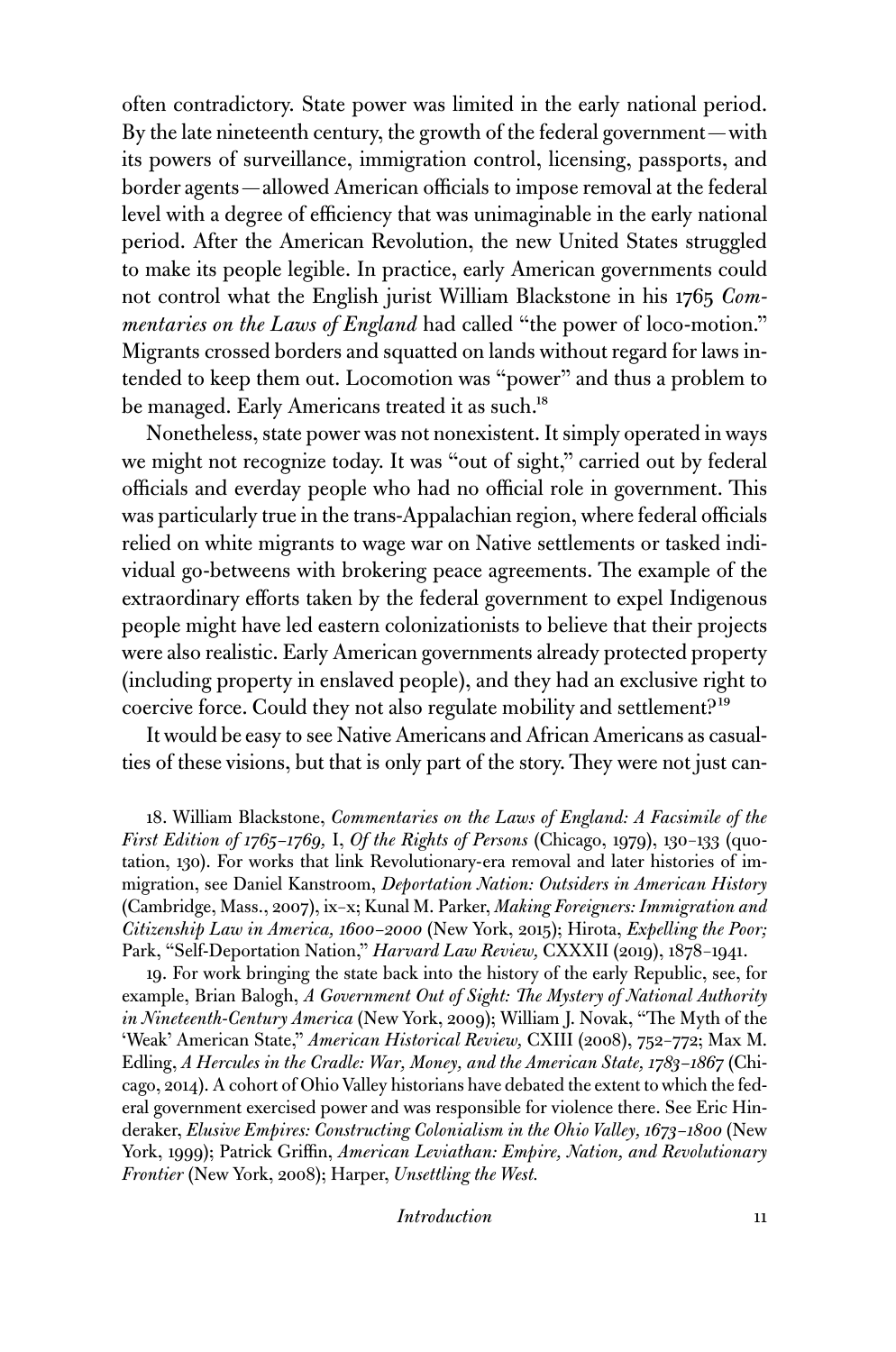didates for removal. They also sought to control movement themselves. Free Black men and women championed emigration movements that led thousands of people to Sierra Leone, Haiti, and Canada to escape racism in the United States. Native nations had a clear conception of their territorial sovereignty, and they routinely forced intruders out of their lands. When Wyandot speakers or Odawa messengers pressed American officials to move white migrants back across the Ohio River, they were demanding the removal of white Americans. Facing west from the federal capital, U.S. military campaigns in Indian country look like removal efforts; facing east from Indian country, the same battles look like Native efforts to push out white interlopers.<sup>20</sup>

Borders were also both malleable and indistinct, Black and white Americans ignored state laws against migration, and Native Americans thwarted land dispossession. Free African Americans from the upper South traveled west in the early nineteenth century despite restrictive statutes that limited their movements. They settled alongside former neighbors, recreating their old neighborhoods in Ohio or Indiana. Native people forged paths away from dispossession that were outside the control of state and federal legislators. In the 1770s, some Shawnees and Delawares chose to move beyond the claims of the United States by crossing the Mississippi River at the invitation of the Quapaws and Spanish. White, Black, and Native migrants also had alternative understandings of geography that had little to do with the United States. Native nations retained power over their homelands even though the United States did not recognize their sovereignty. Enslaved people developed what Stephanie M. H. Camp has called a "rival geography"—an understanding of the space of the plantation, town, or swamp where they could find a modicum of freedom in a nation underpinned by slavery.<sup>21</sup>

20. For emigration, see Nikki M. Taylor, *Frontiers of Freedom: Cincinnati's Black Community, 1802–1868* (Athens, Ohio, 2005), 58–79; Pybus, *Epic Journeys of Freedom;* Sidbury, *Becoming African in America,* 17–155; Byrd, *Captives and Voyagers,* 125–244; Ada Ferrer, "Haiti, Free Soil, and Antislavery in the Revolutionary Atlantic," *American Historical Review,* CXVII (2012), 40–66; Sara Fanning, *Caribbean Crossing: African Americans and the Haitian Emigration Movement* (New York, 2015). For Native people removing others from their lands, see Sami Lakomäki, *Gathering Together: The Shawnee People through Diaspora and Nationhood, 1600–1870* (New Haven, Conn., 2014), 102–131, 143–152; Colin G. Calloway, *The Victory with No Name: The Native American Defeat of the First American Army* (New York, 2015).

21. For "rival geography," see Stephanie M. H. Camp, *Closer to Freedom: Enslaved Women and Everyday Resistance in the Plantation South* (Chapel Hill, N.C., 2004), 7 (quotation); Katherine McKittrick, *Demonic Grounds: Black Women and the Cartographies of Struggle* (Minneapolis, Minn., 2006), xxviii; Anthony E. Kaye, *Joining Places: Slave Neighborhoods in the Old South* (Chapel Hill, N.C., 2009); Sylviane A. Diouf, *Slavery's Exiles: The Story of the American Maroons* (New York, 2014); Marisa J.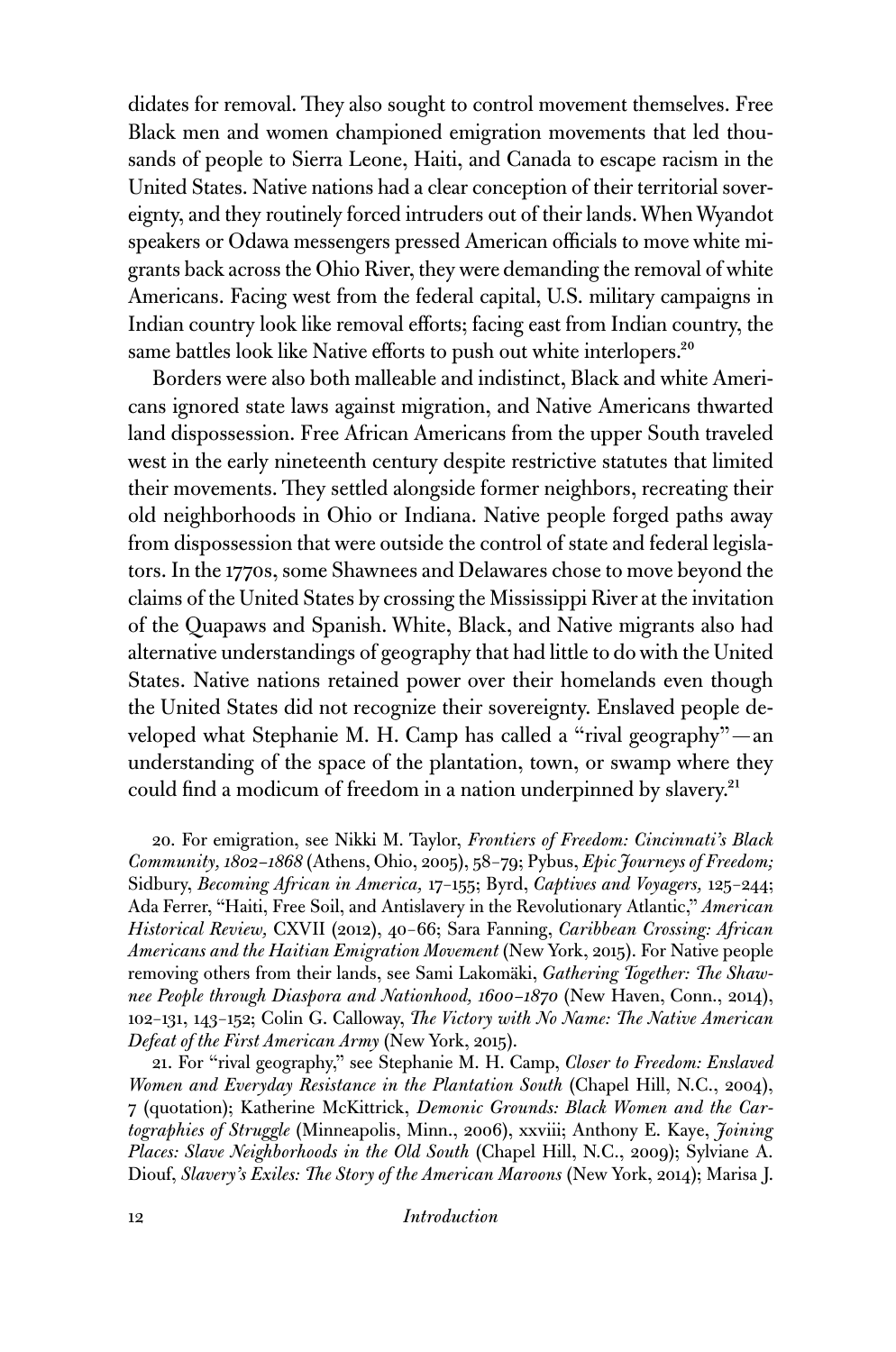The heady arithmetic of early American planners notwithstanding, states were made by ordinary people. Individual choices to move transformed territories into states. They produced new understandings of space. With their decisions to move or to remain, people altered the political landscape of Indian country and of the United States as well as categories like "free state" and "slave state" on the ground. White migrants who went west also did the work of settler colonialism. Miamis who invited other Native people to live on their lands clarified their own borders in the process. By foregrounding the movements of everyday people, this book bridges the gap between political history and the rich social history of migration, crafting a history of state making from both above and below.<sup>22</sup>

Putting removal at the center of the story of the founding of the United States reveals another underexamined intellectual current in American life. Because removal was so common in the early Republic, African American

22. For scholarship on African American and Native American travel, see, for example, Camp, *Closer to Freedom;* Bowes, *Exiles and Pioneers;* Edlie L. Wong, *Neither Fugitive nor Free: Atlantic Slavery, Freedom Suits, and the Legal Culture of Travel* (New York, 2009); Elizabeth Stordeur Pryor, *Colored Travelers: Mobility and the Fight for Citizenship before the Civil War* (Chapel Hill, N.C., 2016). For works that explore the transatlantic movement of Indigenous people, see Coll Thrush, *Indigenous London: Native Travelers at the Heart of Empire* (New Haven, Conn., 2016); Nancy Shoemaker, *Native American Whalemen and the World: Indigenous Encounters and the Contingency of Race* (Chapel Hill, N.C., 2017); Jace Weaver, *The Red Atlantic: American Indigenes and the Making of the Modern World, 1000–1927* (Chapel Hill, N.C., 2017). For white migrants, see Bethel Saler, *The Settlers' Empire: Colonialism and State Formation in America's Old Northwest* (Philadelphia, 2015); Laurel Clark Shire, *The Threshold of Manifest Destiny: Gender and National Expansion in Florida* (Philadelphia, 2016), 1, 4–5. For Native borders, see Taylor, *Divided Ground;* Juliana Barr, "Geographies of Power: Mapping Indian Borders in the 'Borderlands' of the Early Southwest," *William and Mary Quarterly,* 3d Ser., LXVIII (2011), 5–46; Sami Lakomäki, " 'Our Line': The Shawnees, the United States, and Competing Borders on the Great Lakes 'Borderlands,' 1795–1832," *Journal of the Early Republic,* XXXIV (2014), 597–624.

Fuentes, *Dispossessed Lives: Enslaved Women, Violence, and the Archive* (Philadelphia, 2016), 13–45. For African American western migration, see Stephen A. Vincent, *Southern Seed, Northern Soil: African-American Farm Communities in the Midwest, 1765– 1900* (Bloomington, Ind., 1999); Cheryl Janifer LaRoche, *Free Black Communities and the Underground Railroad: The Geography of Resistance* (Urbana, Ill., 2014). For Shawnees and Delawares, see Kathleen DuVal, *The Native Ground: Indians and Colonists in the Heart of the Continent* (Philadelphia, 2007), 162–163, 175; John P. Bowes, *Exiles and Pioneers: Eastern Indians in the Trans-Mississippi West* (New York, 2007), 19–52. Rashauna Johnson argues for the "confined cosmopolitanism" of enslaved people in the city of New Orleans. See Johnson, *Slavery's Metropolis: Unfree Labor in New Orleans during the Age of Revolutions* (New York, 2016), 6.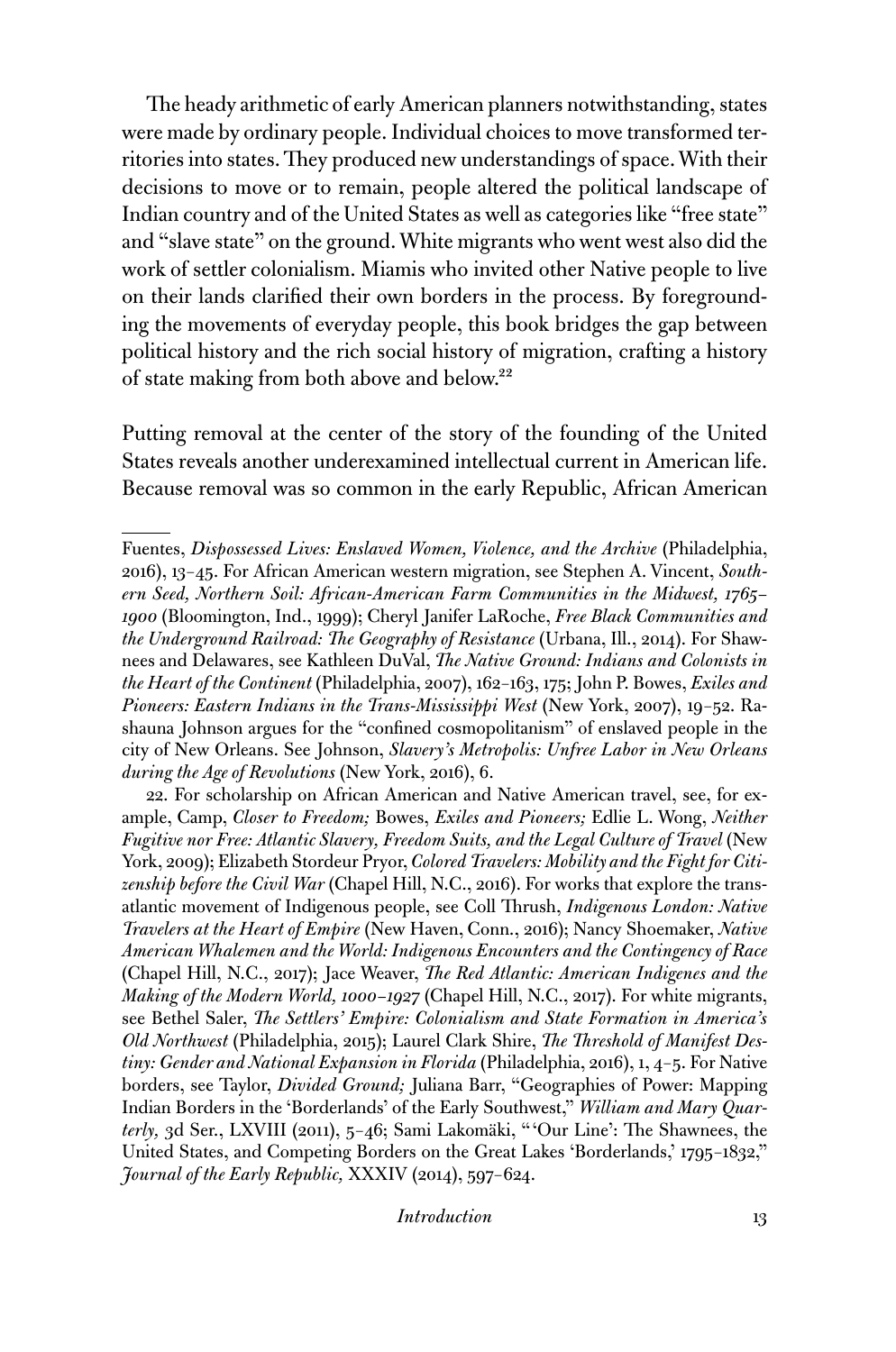and Indigenous communities staunchly protected their right to remain in their homes and homelands. In a period when the dislocations of revolution, state making, and expansion accelerated movement both forced and free, the pursuit of a permanent home mattered deeply to many people. History and the bonds of affection tied people to particular places. Most people in the early national period did not want unfettered migration—they hoped to remain in place.

In 1773, an enslaved man named Felix attested to the importance of the right to remain when he submitted an abolitionist petition to the Massachusetts House of Representatives. "We have no Property! We have no Wives! No Children! We have no City! No Country!" Felix cried. To be enslaved was to be deprived of land, possessions, family, and a permanent home. Within a decade of Felix's petition, a series of court cases brought by two enslaved people, Quock Walker and Elizabeth Freeman, helped to undermine slavery in Massachusetts. If he survived the war, Felix presumably claimed his freedom, too. And yet, some of Felix's laments also seemed pertinent to the experience of freedom. Between 1780 and 1804, thousands of enslaved people across the new nation became free as a result of gradual emancipation acts and the liberalization of manumission laws in individual states. As they did, states passed new laws restricting Black residency and travel. In 1811, Black sailmaker and Philadelphia leader James Forten echoed Felix's protest when he wondered of free African Americans, "Where shall he go? Shut every state against him . . . . Is there no spot on earth that will protect him!" Newly freed people pursued the right to remain by petitioning state governments and going to court. In the fifty years after the Revolution, the right to remain became central to African American activism.<sup>23</sup>

Similarly, Native Americans waged effective campaigns for the right to remain long before Indian removal gained national attention in eastern re-

23. Felix, Petition to Thomas Hutchinson, Jan. 6, 1773, reprinted in Gary B. Nash, *Race and Revolution* (Lanham, Md., 2001), 172 ("We have"); [ James Forten], *Letters from a Man of Colour, on a Late Bill before the Senate of Pennsylvania* (n.p. [Pa., 1813]), 10–11 ("Where"). For Quok Walker and Elizabeth Freeman, see Arthur Zilversmit, "Quok Walker, Mumbet, and the Abolition of Slavery in Massachusetts," *William and Mary Quarterly,* 3d Ser., XXV (1968), 614–624; Joanne Pope Melish, *Disowning Slavery: Gradual Emancipation and "Race" in New England, 1780–1860* (Ithaca, N.Y., 1998), 64–65. For the right to remain, see Adrienne Monteith Petty, *Standing Their Ground: Small Farmers in North Carolina since the Civil War* (New York, 2013); Sydney Nathans, *A Mind to Stay: White Plantation, Black Homeland* (Cambridge, Mass., 2017); Martha S. Jones, *Birthright Citizens: A History of Race and Rights in Antebellum America* (New York, 2018), 4, 90; Christopher James Bonner, *Remaking the Republic: Black Politics and the Creation of American Citizenship* (Philadelphia, 2020), 13, 40.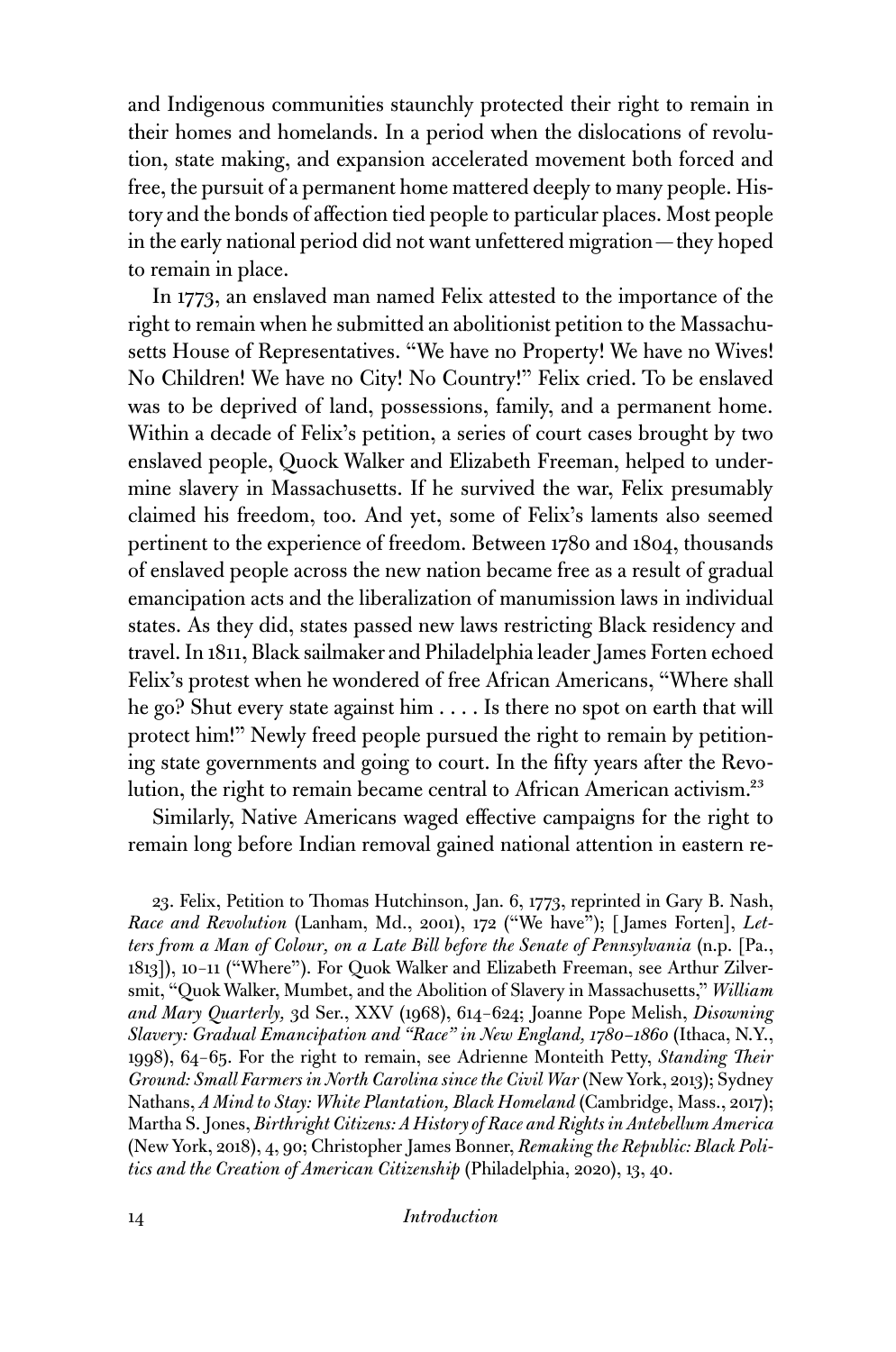form circles in the late 1820s. Seneca, Mohawk, Shawnee, and Miami chiefs traveled to the federal capital to press for U.S. recognition of their borders. Indigenous people from the Ohio Valley and lower Great Lakes met with British officials in Canada, they traveled across the Mississippi River to strengthen their ties to the Spanish, and they went south to Creek country. They also confederated to rival the United States, even as they struggled to speak with a unified message. In 1793, at the height of their resistance to the United States, confederated leaders met with U.S. commissioners in Detroit, where they demanded that white Americans remove from their lands north of the Ohio River. "We can retreat no further," they declared, insisting "we have therefore resolved, to leave our bones in this small space, to which we are now confined."<sup>24</sup>

United in their desire to remain, Native Americans and African Americans nonetheless pursued that goal differently. All used alliance building to their advantage, whether they sought out the patronage of powerful individuals or connections with neighboring towns, nations, and empires. As sovereign nations, Native people cemented these ties by acting collectively. A landscape of alliances with traders and British forts helped them determine their own futures amid colonialism. Free Black men and women fostered personal relationships with white and Black patrons to win customary rights that they did not enjoy under state law. Personal connections were important to people whose rights were only narrowly protected by the law because local jurisdiction ultimately mattered most. Removal for free Black people could mean losing intermediaries who formed communities of protection when early national state governments did not formally defend their rights. Increasingly in the early Republic, free Black men and women acted collectively as well. They formed independent churches, societies, and towns to secure their right to remain.<sup>25</sup>

24. "Message from the Western Indians to the Commissioners of the United States," Aug. 13, 1793, in *CJGS,* II, 20 (quotations). For confederation, see Gregory Evans Dowd, *A Spirited Resistance: The North American Indian Struggle for Unity, 1745–1815* (Baltimore, Md., 1993); Colin G. Calloway, *The Shawnees and the War for America* (New York, 2007); Lisa Brooks, *The Common Pot: The Recovery of Native Space in the Northeast* (Minneapolis, Minn., 2008), 106–162; Nichols, *Red Gentlemen and White Savages;* Stephen Warren, *The Shawnees and Their Neighbors, 1795–1870* (Urbanna, Ill., 2008), 13–42; Adam Jortner, *The Gods of Prophetstown: The Battle of Tippecanoe and the Holy War for the American Frontier* (New York, 2012); Calloway, *Victory with No Name;* Lakomäki, *Gathering Together,* 102–131, 143–152; Sleeper-Smith, *Indigenous Prosperity and American Conquest,* 218–320.

25. For collaboration and alliance building, see Richard White, *The Middle Ground: Indians, Empires, and Republics in the Great Lakes Region, 1650–1815* (1991; rpt.

*Introduction* 15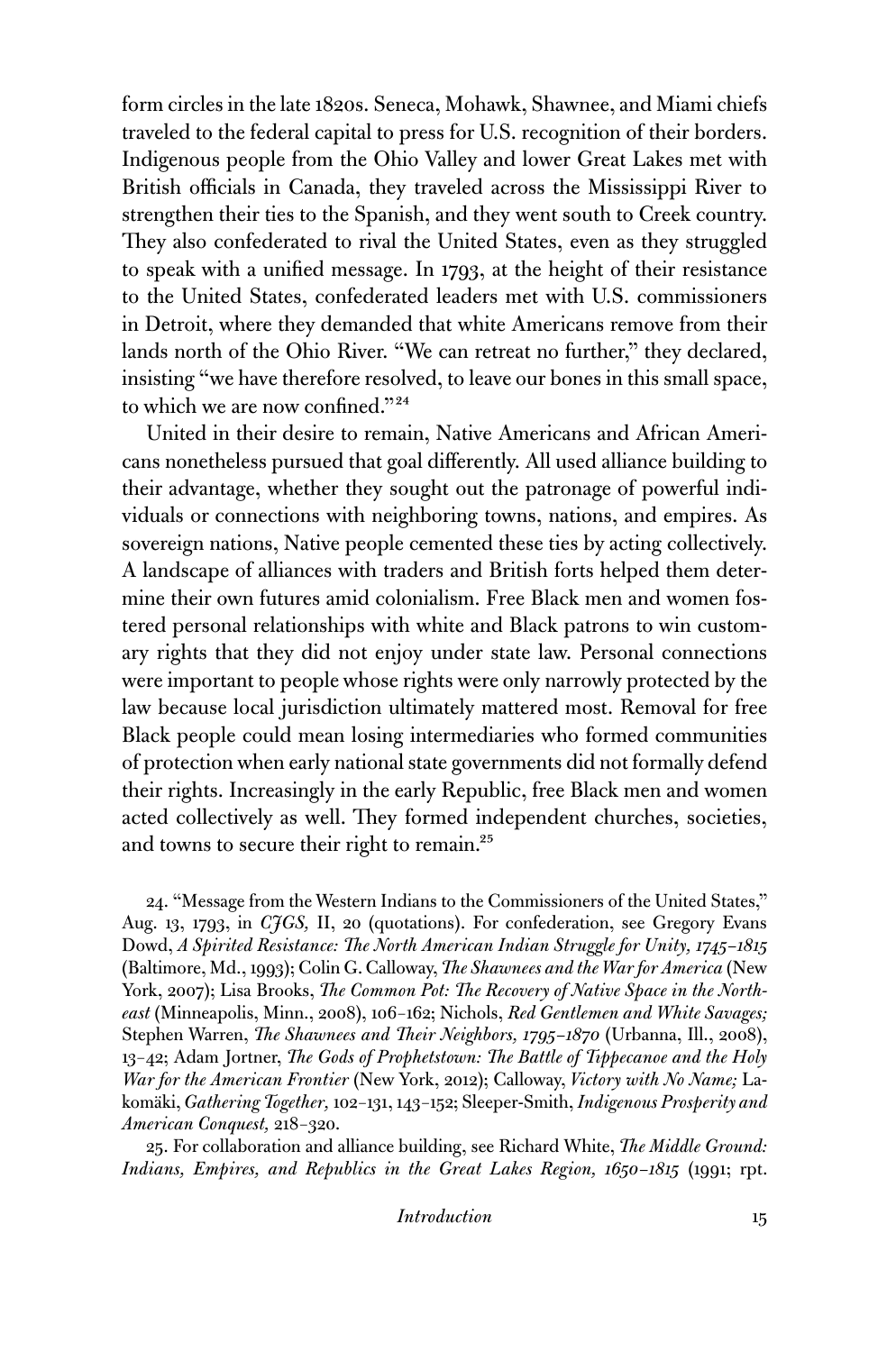Comparisons allow the terms of one field to illuminate those of another. Although remaining is at the center of Native American and Indigenous Studies, focusing on the right to remain in African American history of the early national period illuminates how often Black Americans also called for the same thing. Antoinette Burton writes that Native peoples who lived amid European and American empires in the nineteenth century "exhibited a keen sense of how history was being made at their expense." When African Americans argued against state policies that limited their rights and freedoms, they armed themselves with the same historical sensibility and "anticipatory posture" as Indigenous people. The public arguments for the right to remain that they disseminated influenced quieter moments of dissent that never reached beyond a few neighbors or correspondents. Together, these documents and speeches constitute an archive of Black and Indigenous efforts to secure the right to remain, although historians have seldom thought of it as one. Living in the midst of settler colonialism or in the shadow of slavery, those who dissented did not always ask to be part of the new United States. Oftentimes, they simply asked to be left alone.<sup>26</sup>

This book is national in scope, but it centers on the upper South, mid-Atlantic, and the Ohio Valley, where removal played a key role in U.S. state making. In an 1814 atlas, Pennsylvania publisher Mathew Carey pictured Virginia, Maryland, Delaware, Pennsylvania, New Jersey, Kentucky, Ohio, and the territories of Indiana and Illinois together on a map that he labeled *The Middle States and Western Territories of the United States.* The designation "middle states" was not common in the early nineteenth century. Nonetheless, early Americans would have understood Carey's map as depicting

26. Antoinette Burton, "Introduction: Travelling Criticism? On the Dynamic Histories of Indigenous Modernity," *Cultural and Social History,* IX (2012), 492.

New York, 2011); Colin G. Calloway, *Crown and Calumet: British-Indian Relations, 1783–1815* (Norman, Okla., 1987); Robert Michael Morrissey, *Empire by Collaboration: Indians, Colonists, and Governments in Colonial Illinois Country* (Philadelphia, 2015). For patronage, see Melvin Patrick Ely, *Israel on the Appomattox: A Southern Experiment in Black Freedom from the 1790s through the Civil War* (New York, 2005); Laura F. Edwards, *The People and Their Peace: Legal Culture and the Transformation of Inequality in the Post-Revolutionary South* (Chapel Hill, N.C., 2009), 100–132; Kirt von Daacke, *Freedom Has a Face: Race, Identity, and Community in Jefferson's Virginia* (Charlottesville, Va., 2012), 41–112; Kimberly M. Welch, *Black Litigants in the Antebellum American South* (Chapel Hill, N.C., 2018), 60–81. For collective action and institutions, see, for example, Leslie M. Harris, *In the Shadow of Slavery: African Americans in New York City, 1626–1863* (Chicago, 2004), 72–95; Erica Armstrong Dunbar, *A Fragile Freedom: African American Women and Emancipation in the Antebellum City* (New Haven, Conn., 2008), 48–69; Sinha, *Slave's Cause,* 130–144.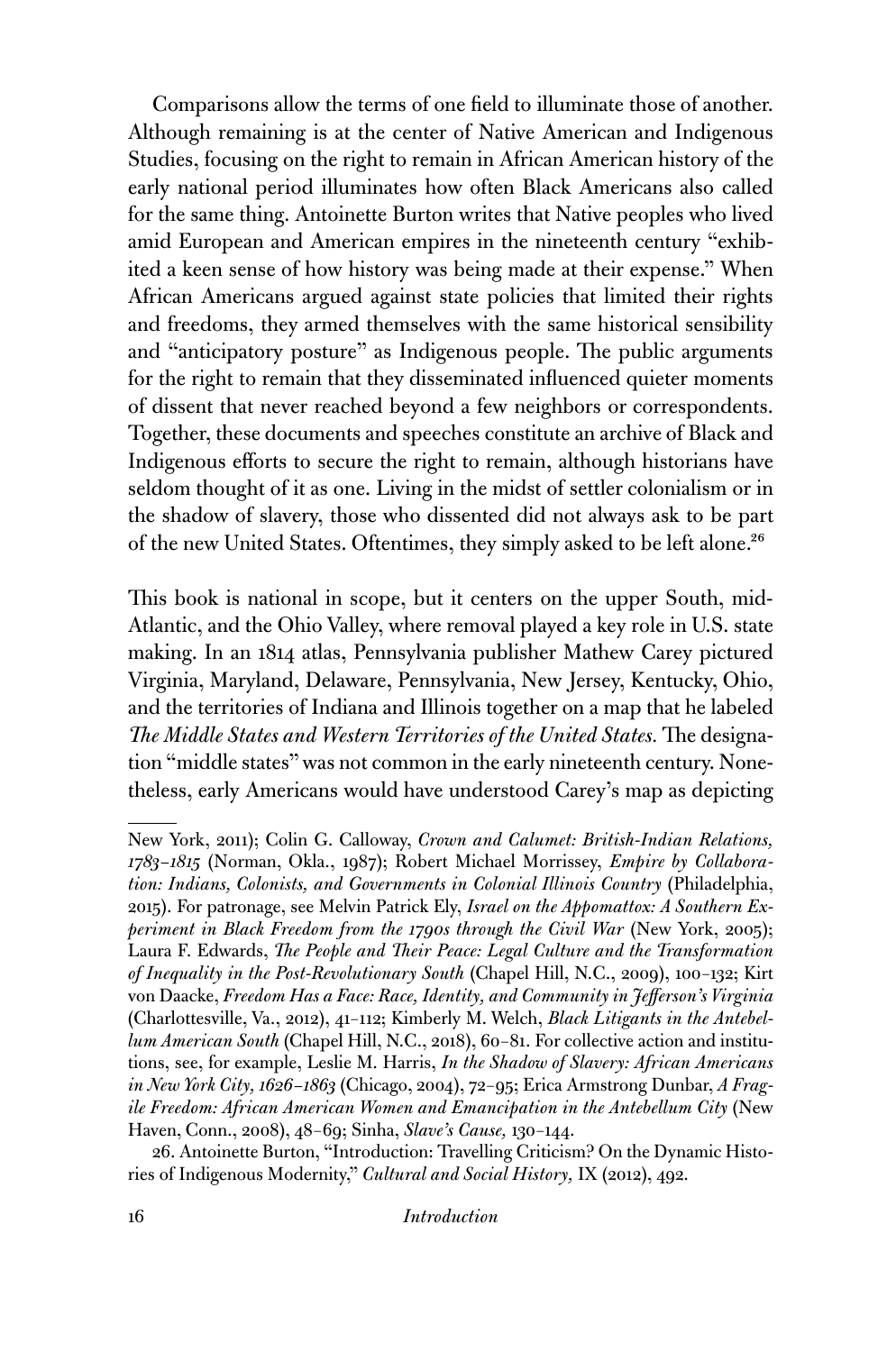a coherent region, linked by migration from East to West. Long before the United States existed on any map, Native people also likely saw the area as connected. By the early eighteenth century, Delaware, Shawnee, and Haudenosaunee migrants pulled west by the Ohio River went to the Ohio Valley as refugees of eastern dispossession in the mid-Atlantic colonies. Anglo-Americans quickly followed. They also thought of the region as a corridor, perched on the edges of the Ohio River, which carried people and goods from West to East and back.<sup>27</sup>

Scholarship on removal has typically focused on the South or New England, but nowhere was early national removal more important than in Carey's middle states. Federal officials believed the division and sale of Native lands in the fertile region of the Ohio Valley was vital to the financial, political, and moral foundations of the nation. Many Native people who controlled the Ohio Valley had already experienced Anglo-American removal once, so they were even more resolute in their efforts to remain. By the post-Revolutionary period, the middle states shared common borders, but they pursued very different paths when it came to slavery. Virginia and Maryland held fast to the institution, Delaware's slaveholding elite reduced but did not eliminate their reliance on enslaved labor, and Pennsylvania gradually abolished bondage altogether. In the Ohio Valley, slavery was the foundation of Kentucky's prosperity, while north of the Ohio River, it was banned. The middle states were linked by migration, and the differences between them when it came to slavery and freedom led to a persistent debate about colonization and migration restriction.<sup>28</sup>

Carey's map is useful for showing how North Americans imagined the middle states as interconnected. It is also, in itself, a marker of the transformations that removal wrought in the upper South, mid-Atlantic, and Ohio Valley. North American consumers were discerning map readers. They knew that maps were as much expressions of the world their authors wished

27. Mathew Carey, *A General Atlas, Being a Collection of Maps of the World and Quarters . . .* (Philadelphia, 1814), Edward E. Ayer Collection, Special Collections, NL; Stephen Warren, *The Worlds the Shawnees Made: Migration and Violence in Early America* (Chapel Hill, N.C., 2014), 27–56.

28. For connections across the broader region around the Ohio River Valley, see, for example, Hinderaker, *Elusive Empires;* Lakomäki, *Gathering Together;* Warren, *Worlds the Shawnees Made;* Amy C. Schutt, *Peoples of the River Valleys: The Odyssey of the Delaware Indians* (Philadelphia, 2007). For slavery's borderland in the middle states, see Richard S. Newman, " 'Lucky to Be Born in Pennsylvania': Free Soil, Fugitive Slaves, and the Making of Pennsylvania's Anti-Slavery Borderland," *Slavery and Abolition,* XXXII (2011), 413–430; Matthew Salafia, *Slavery's Borderland: Freedom and Bondage along the Ohio River* (Philadelphia, 2013).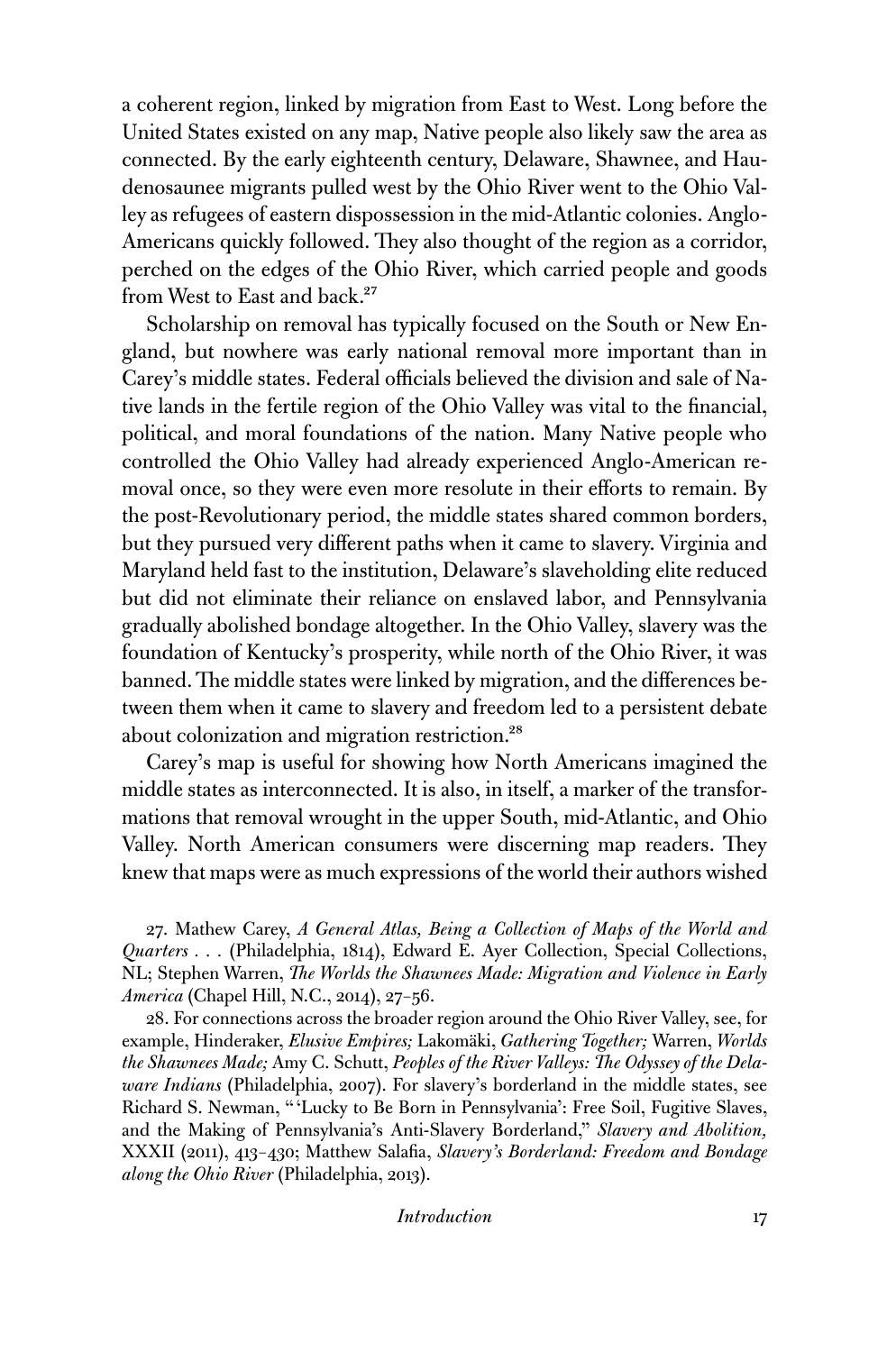

Figure 1. *Mathew Carey, "The Middle States and Western Territories of the United States Including the Seat of the Western War," 1812. From Carey,*  A General Atlas, Being a Collection of Maps of the World and Quarters . . . *(Philadelphia, 1814). Plate 6. Edward E. Ayer Collection, Special Collections. Courtesy Newberry Library, Chicago*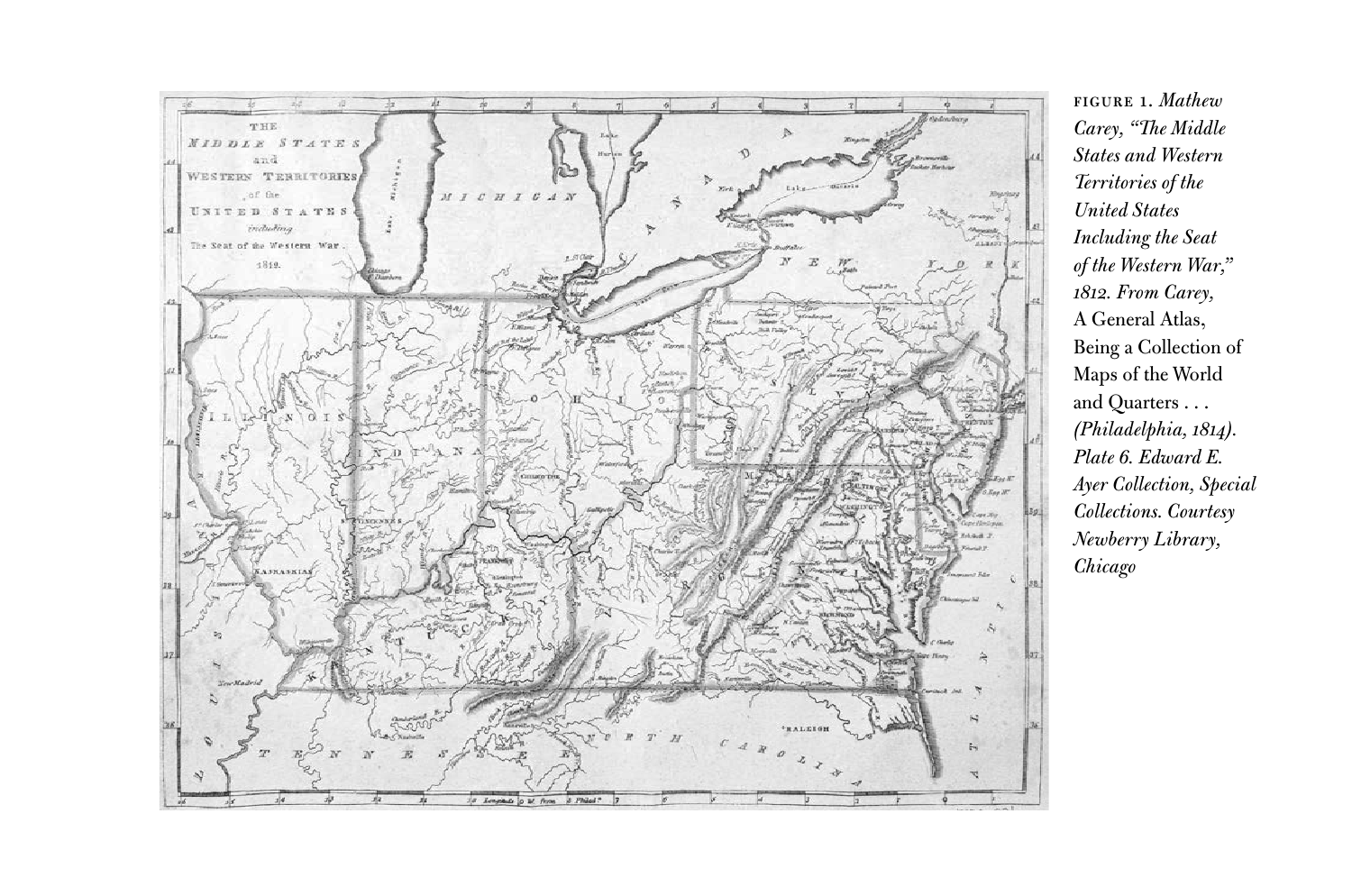to create as reflections of the world as it was. As they perused the map of the middle states, Carey's subscribers might have noticed that it was a political project. The map envisioned the region as a blank canvas divided neatly into states awaiting incorporation into the union. Carey reproduced the rivers, mountain ranges, and towns of the middle states from earlier colonial maps, but he purposefully omitted Native place-names from his rendering of the region. Shawnees, Delawares, Wyandots, Odawas, Senecas, Miamis, Ojibwes, and Potawatomis had long controlled the middle states, though one would never know it from Carey's map. It made migration from East to West easy to imagine. This book shows how the broad region surrounding the Ohio Valley was linked by migration and rapidly carved into a set of states by removal. Carey's choices also facilitated that transformation.29

Although removal was uniquely important in the middle states, it was also a national project. Southern colonizationists corresponded with northeasterners about their plans. Black intellectuals and leaders in Massachusetts and Rhode Island led inquiries into the founding of a West African colony. Conversely, removal had its geographic limits. For much of the nineteenth century, most of North America was controlled by Native nations and empires for whom U.S. policy mattered little. North of the middle states in what would become Michigan and Wisconsin—both within Anishinaabewaki, or the territory of the Anishinaabeg—U.S. officials had no choice but to acknowledge Anishinaabe borders and customary law, and they depended on mixed-race families to prop up their claims to statehood. Removal proceeded very differently to the south, in Ohio, Indiana, and Illinois.30

29. For maps as tools of empire, see J. B. Harley, "Maps, Knowledge, and Power," in Denis Cosgrove and Stephen Daniels, eds., *The Iconography of Landscape: Essays on the Symbolic Representation, Design, and Use of Past Environments* (1988; rpt. Cambridge, 1989), 277–312; Harley, "Rereading the Maps of the Columbian Encounter," *Annals of the Association of American Geographers,* LXXXII (1992), 522–536; Gregory H. Nobles, "Straight Lines and Stability: Mapping the Political Order of the Anglo-American Frontier," *Journal of American History,* LXXX (1993), 9–35; Michael Witgen, "The Rituals of Possession: Native Identity and the Invention of Empire in Seventeenth-Century Western North America," *Ethnohistory,* LIV (2007), 639–668; Barr, "Geographies of Power," *William and Mary Quarterly*, 3d Ser., LXVIII (2011), 5-46.

30. Michael Witgen, "Seeing Red: Race, Citizenship, and Indigeneity in the Old Northwest," *Journal of the Early Republic,* XXXVIII (2018), 581–611. Witgen writes that "there are too few histories of nineteenth-century North America that tell the story of the numerically significant and politically independent Native peoples who controlled the majority of continent's territory, and who helped to shape the historical development of the modern American, Canadian, and Mexican nations." See Witgen, *An Infinity of Nations: How the Native New World Shaped Early North America* (Philadel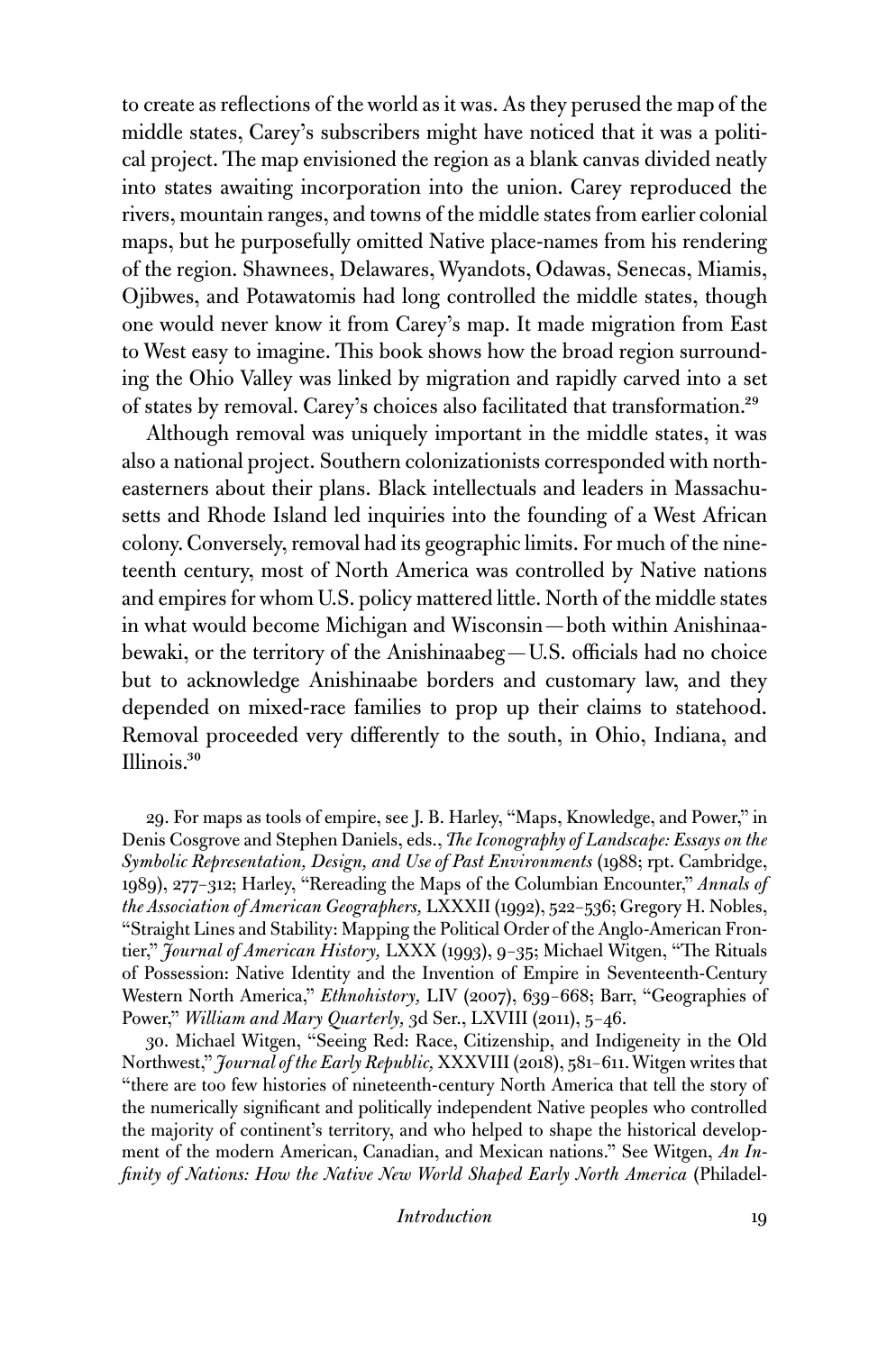Before the 1830s, very few people compared Native American and African American struggles for the right to remain. When they did, they set the broad sins of the new nation next to each other on a global stage. A writer using the pseudonym Othello compared the immorality of American slavery and Native dispossession to the captivity of American sailors by the Barbary states, concluding that "the Algerines are no greater pirates than the Americans." Mohican diplomat Hendrick Aupaumut reported that Delawares and Shawnees in the Ohio Valley celebrated news of the Haitian Revolution in 1792. They cautioned that U.S. policy would reduce them to bondage, too. A speaker for the United Indian Nations claimed that "if we have peace with [Americans], they would make slaves of us." Fear of bondage was a consistent refrain of Indigenous orators in the Ohio country from the mid-eighteenth century onward, and for good reason. The enslavement of Native people had been important to colonial economies and politics.<sup>31</sup>

White reformers and ministers writing in the 1790s compared the experiences of Native Americans and African Americans to critique U.S. history. In a defense of the Haitian Revolution, Connecticut Republican Abraham Bishop denounced the United States, where Black men and women were enslaved, Natives were pushed from their lands, "and we glory in the equal rights of men, provided that *we white men can enjoy the whole of them.*" Bishop's Yale classmate Zephaniah Swift similarly suggested that Native peoples and those of African descent "have long mourned the day, when Columbus sailed from Europe." Baptist minister Rhees warned his white countrymen that "Indians and Negroes will rise up in judgment against you, if you do not exert your influence to emancipate the one and send messengers of peace to the other."<sup>32</sup>

phia, 2012), 16. For scholarship that does address Native control over the continent, see DuVal, *Native Ground;* Pekka Hämäläinen, *The Comanche Empire* (New Haven, Conn., 2008); Anne F. Hyde, *Empires, Nations, and Families: A History of the North American West, 1800–1860* (Lincoln, Neb., 2011); Michael A. McDonnell, *Masters of Empire: Great Lakes Indians and the Making of America* (New York, 2015).

<sup>31.</sup> Othello, "Essay on Negro Slavery," *American Museum; or, Repository of Ancient and Modern Fugitive Pieces, etc.; Prose and Poetical* (Philadelphia), December 1788, 510 ("Algerines"); "A Narrative of an Embassy to the Western Indians, from the Original Manuscript of Hendrick Aupaumut, with Prefatory Remarks by Dr. B. H. Coates," *Memoirs of the Historical Society of Pennsylvania,* II (Philadelphia, 1827), 128 ("if we have"); Gregory Evans Dowd, *Groundless: Rumors, Legends, and Hoaxes on the Early American Frontier* (Baltimore, Md., 2015), 77–78, 116, 125–143.

<sup>32.</sup> Abraham Bishop, "Rights of Black Men," in Tim Matthewson, "Abraham Bishop, 'The Rights of Black Men,' and the American Reaction to the Haitian Revolution," *Journal of Negro History,* LXVII (1982), 151 ("we glory"); Zephaniah Swift, *An Oration on Domestic Slavery; Delivered at the North Meeting-House in Hartford, on the*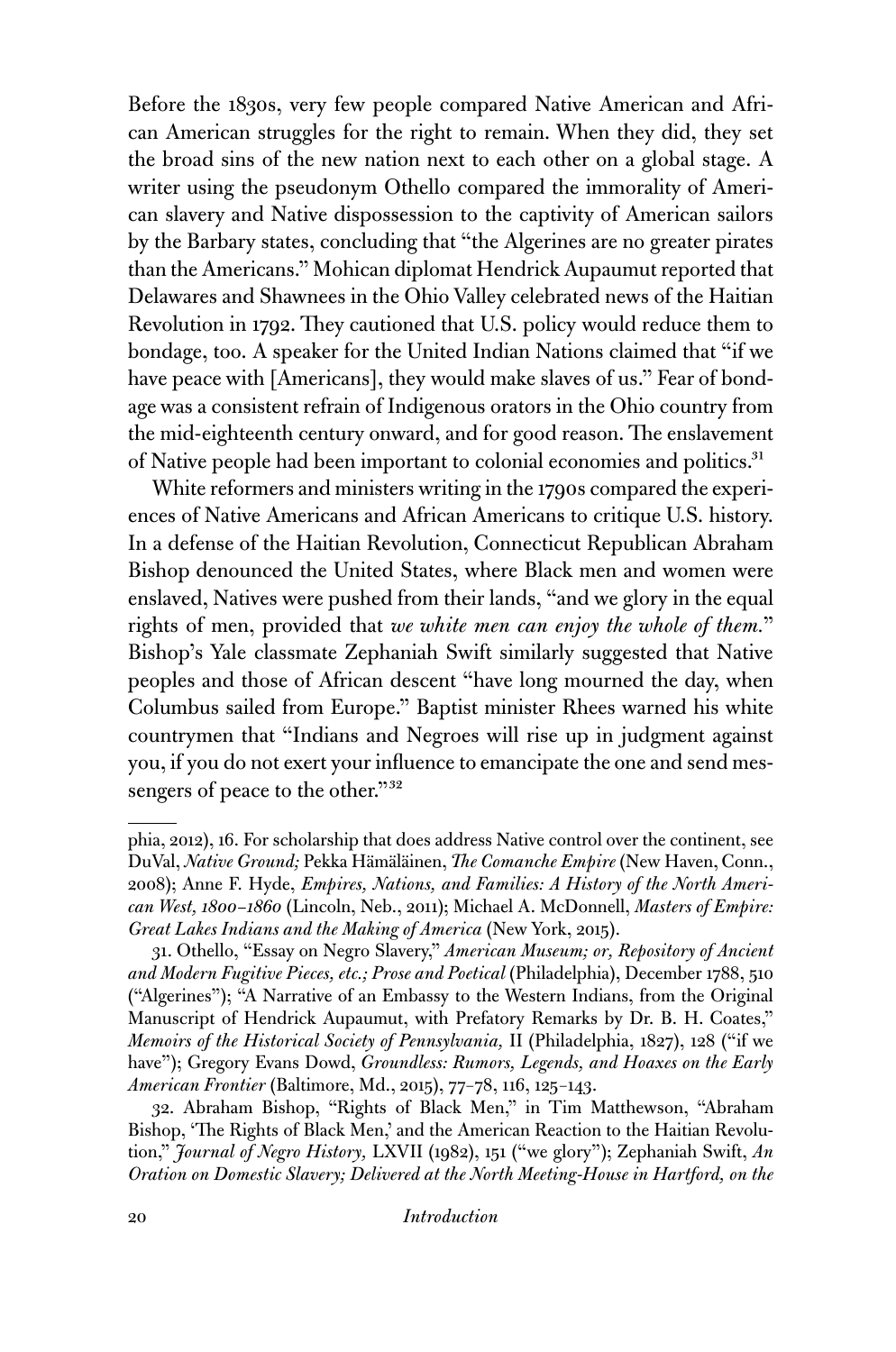Nods to these solidarities, however, were rare. They were not always easy for contemporaries to see because Native American and African American histories themselves entailed unequal power relationships. Native people had experienced slavery, but they also enslaved and trafficked people of African descent. By the early nineteenth century, free African Americans forced out of southern states carved out autonomous towns on Native homelands in Ohio, Indiana, and Illinois alongside their white neighbors. They participated in the settler-colonial project of creating "free states" but not under terms of their own making, nor with the same rights and investments as white migrants. The disjuncture between these histories shows the limits of the dichotomy between terms like *settler* and *Indigenous.*33

Some readers may wonder why these two stories that are so fundamentally connected by the end of the book are told separately at its beginning. After all, the similarities between colonization and Indian removal are easy to see when the letters, reports, and pamphlets scratched out by the men at the helm of removal policy are set side by side. In the local and regional contexts where Black and Indigenous people waged struggles for self-determination, however, these stories often played out separately. Even when these histories do clearly overlap, as in Ohio, Indiana, and Illinois by the War of 1812, the differences between them invite sustained attention to each on its own terms as well as together.

By the 1830s, the prevalence of early national removal projects did inspire some Native Americans and African Americans to see their histories as linked. Removal reached a fever pitch by the antebellum period, and

<sup>12</sup>th Day of May, A.D. 1791; at the Meeting of the Connecticut Society for the Promotion *of Freedom, and the Relief of Persons Unlawfully Holden in Bondage* (Hartford, Conn., 1791), 9 ("have long mourned"); Morgan John Rhees, "To the Ministers of Religion in the United States of America," in Griffith, *Rev. Morgan John Rhys,* 52 ("Indians"). For further context, see Sinha, *Slave's Cause,* 10, 60; François Furstenberg, "Beyond Freedom and Slavery: Autonomy, Virtue, and Resistance in Early American Political Discourse," *Journal of American History,* LXXXIX (2003), 1320–1321.

<sup>33.</sup> For Native slaveholders, see Tiya Miles, *Ties That Bind: The Story of an Afro-Cherokee Family in Slavery and Freedom* (Berkeley, Calif., 2005); Claudio Saunt, *Black, White, and Indian: Race and the Unmaking of an American Family* (New York, 2006); Barbara Krauthamer, *Black Slaves, Indian Masters: Slavery, Emancipation, and Citizenship in the Native American South* (Chapel Hill, N.C., 2015). For African Americans and the "settler-Native" divide, see Miles, "Beyond a Boundary: Black Lives and the Settler-Native Divide," *William and Mary Quarterly,* 3d Ser., LXXVI (2019), 417–426; Jodi A. Byrd, *The Transit of Empire: Indigenous Critiques of Colonialism* (Minneapolis, Minn., 2011), xix. For these entanglements in the 1830s, see Natalie Joy, "The Indian's Cause: Abolitionists and Native American Rights," *Journal of the Civil War Era,* VIII (2018), 215–242.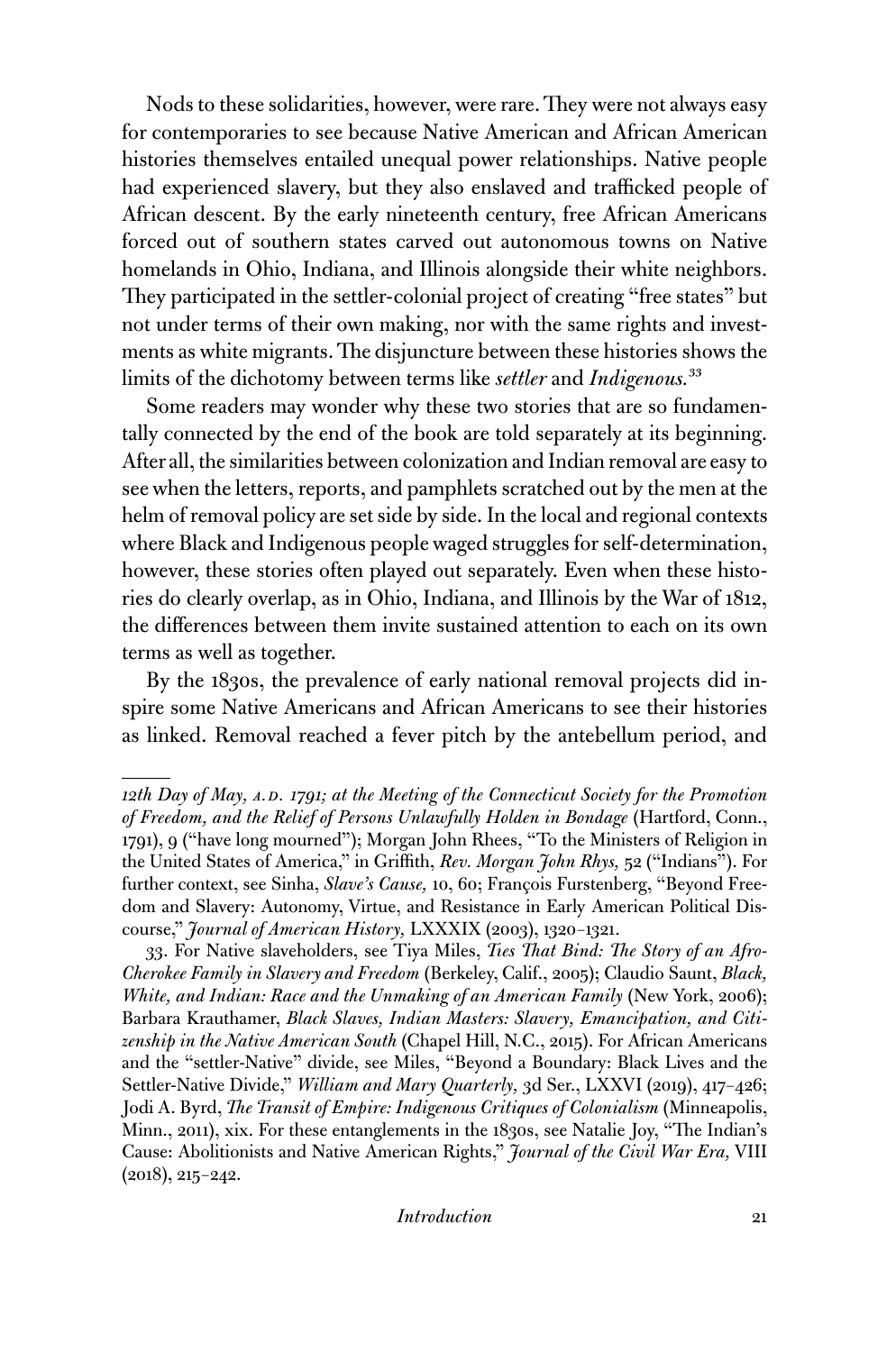persistent proposals for exclusion transformed interracial dissent against such measures. Radicals and reformers began to view removal as unique to American politics because of the near simultaneous rise of the ACS and the passage of the 1830 Indian Removal Act. Many free Black men and women protested the ACS shortly after its establishment. Within a little more than a decade, their protest inspired the Black convention movement and spurred the activism of Black and white leaders from Richard Allen to William Watkins to William Lloyd Garrison.<sup>34</sup>

Meanwhile, with the passage of the Indian Removal Act in 1830, President Andrew Jackson solidified federal power over the removal of Native nations and declared his intention to expel them beyond the Mississippi River. The passage of the act came at a time when eastern Native Americans were under mounting pressure to leave their homelands. Many people resisted dispossession, but the Cherokees made their battle visible on a national stage by lobbying the federal government and forming a constitutional government. Although the Cherokee struggle became a cause célèbre among northeastern reformers, Native nations across both the North and South also sought to thwart removal.<sup>35</sup>

Increasingly, activists identified removal as a national project. At a New York convention called in 1831, Black attendees denounced the state's auxiliary colonization society and demanded that "those who have so eloquently pleaded the cause of the Indian, will at least endeavor to preserve consistency in their conduct" and reject the ACS as well. When Black Baltimorean activists Watkins and Jacob Greener urged Garrison to abandon the ACS, Garrison also called on white Americans in his 1832 volume *Thoughts on Colonization* to withdraw their support from colonization and Indian removal.<sup>36</sup>

34. For the ACS, see Claude A. Clegg, III, *The Price of Liberty: African Americans and the Making of Liberia* (Chapel Hill, N.C., 2004); Burin, *Slavery and the Peculiar Solution;* Marie Tyler-McGraw, *An African Republic: Black and White Virginians in the Making of Liberia* (Chapel Hill, N.C., 2007); Beverly C. Tomek, *Colonization and Its Discontents: Emancipation, Emigration, and Antislavery in Antebellum Pennsylvania* (New York, 2011); Ousmane K. Power-Greene, *Against Wind and Tide: The African American Struggle against the Colonization Movement* (New York, 2014); Tomek and Matthew J. Hetrick, eds., *New Directions in the Study of African American Recolonization* (Gainesville, Fla., 2017).

35. William G. McLoughlin, *Cherokee Renascence in the New Republic* (Princeton, N.J., 1986); Theda Perdue and Michael D. Green, *The Cherokee Nation and the Trail of Tears* (New York, 2008).

36. *Resolutions of the People of Color, at a Meeting Held on the 25th of January, 1831; with an Address to the Citizens of New York, in Answer to Those of the New York Coloniza-*